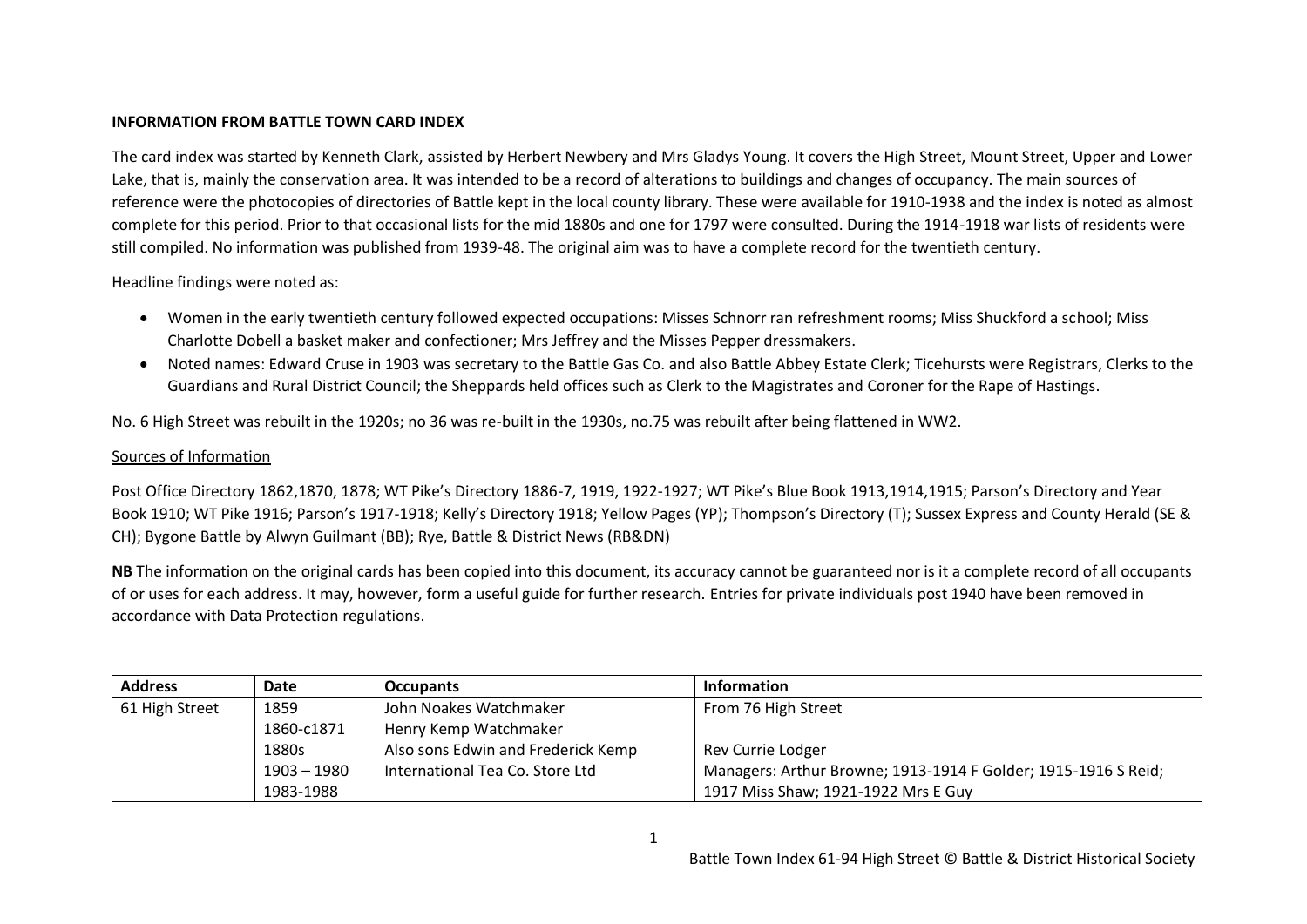| <b>Address</b>    | <b>Date</b> | <b>Occupants</b>                                | <b>Information</b>                                                       |
|-------------------|-------------|-------------------------------------------------|--------------------------------------------------------------------------|
|                   |             | Barbarosa Ladies fashions (& 62) (Moved         |                                                                          |
|                   | 1988        | to Abbey Court)                                 | First floor extension and alterations at rear to provide two flats.      |
|                   | 1994-1996   | Weeks of Goudhurst, Confectioners               | Planning permission 0316 Feb 1988. Work carried out Feb 1989.            |
|                   |             | "The Right Price" Bakers                        |                                                                          |
| 61-62 High Street | 1926-1929   | International Stores - Groceries and            | Nos 61 & 62 turned into two separate shops in July/August 1988. New      |
|                   |             | Provisions                                      | wooden shop front in place Aug 1988                                      |
|                   | 1983-1988   | "Barbarosa" Moved to Abbey Court                | Manager: 1923 W Elphick; 1926-1929 J Smale; 1936-1971 F Evans;           |
| 62 High Street    | 1862-1870   | Captain Boyce Harvey Combe commanding           | See also 61/62 High Street                                               |
|                   |             | orderly room 16 <sup>th</sup> Sussex Volunteers |                                                                          |
|                   | 1886-1914   | Phineas Paine Blacksmith and refreshment        |                                                                          |
|                   |             | rooms                                           |                                                                          |
|                   | 1911 & 1914 | Rev R C Davis                                   | 1988 First floor extension and alterations at rear to provide two flats. |
|                   | 1988        | "Kitchen by Design"                             | Planning permission Feb 1988. Work carried out Feb 1989.                 |
|                   |             |                                                 |                                                                          |
| 63 High Street    | 1862-1870   | Young Men's Christian Inst. And Reading         |                                                                          |
|                   |             | Room.                                           |                                                                          |
|                   | 1886-1887   | Mrs Heathfield Dressmaker                       |                                                                          |
|                   | 1886-1919   | Albion Thorpe & Sons Corn Factors               | No. 64 from 1920                                                         |
|                   | 1903        | Mrs Ann Sinden and Miss Lucy Boorman            |                                                                          |
|                   | 1913-1916   | Mrs A Sinden                                    |                                                                          |
|                   | 1920-1933   | <b>CR Carrick Bootmaker</b>                     |                                                                          |
|                   | 1934-1974   | <b>Central Shoe Stores</b>                      |                                                                          |
|                   | 1940        | Dentist                                         |                                                                          |
|                   | 1966-1968   | <b>Thorpes Shoes</b>                            |                                                                          |
|                   | 1968        | Thorpes the Men's Outfitters                    |                                                                          |
|                   | 5           | Jones Optitcians                                |                                                                          |
|                   | 1980-       | Barraclough & Stiles                            | Interior renovation early Nov 1988.                                      |
| 64 High Street    | 1862        | <b>Bransby Cooper Piele Surgeon</b>             |                                                                          |
|                   | 1886-1887   | Joseph Newbery                                  |                                                                          |
|                   | 1920-1926   | A Thorpe & Son, Corn Merchants (shared          | See 38 High St from 1930                                                 |
|                   |             | with Tutt)                                      |                                                                          |
|                   | 1903-1933   | Henry Tutt & Son Tailor                         |                                                                          |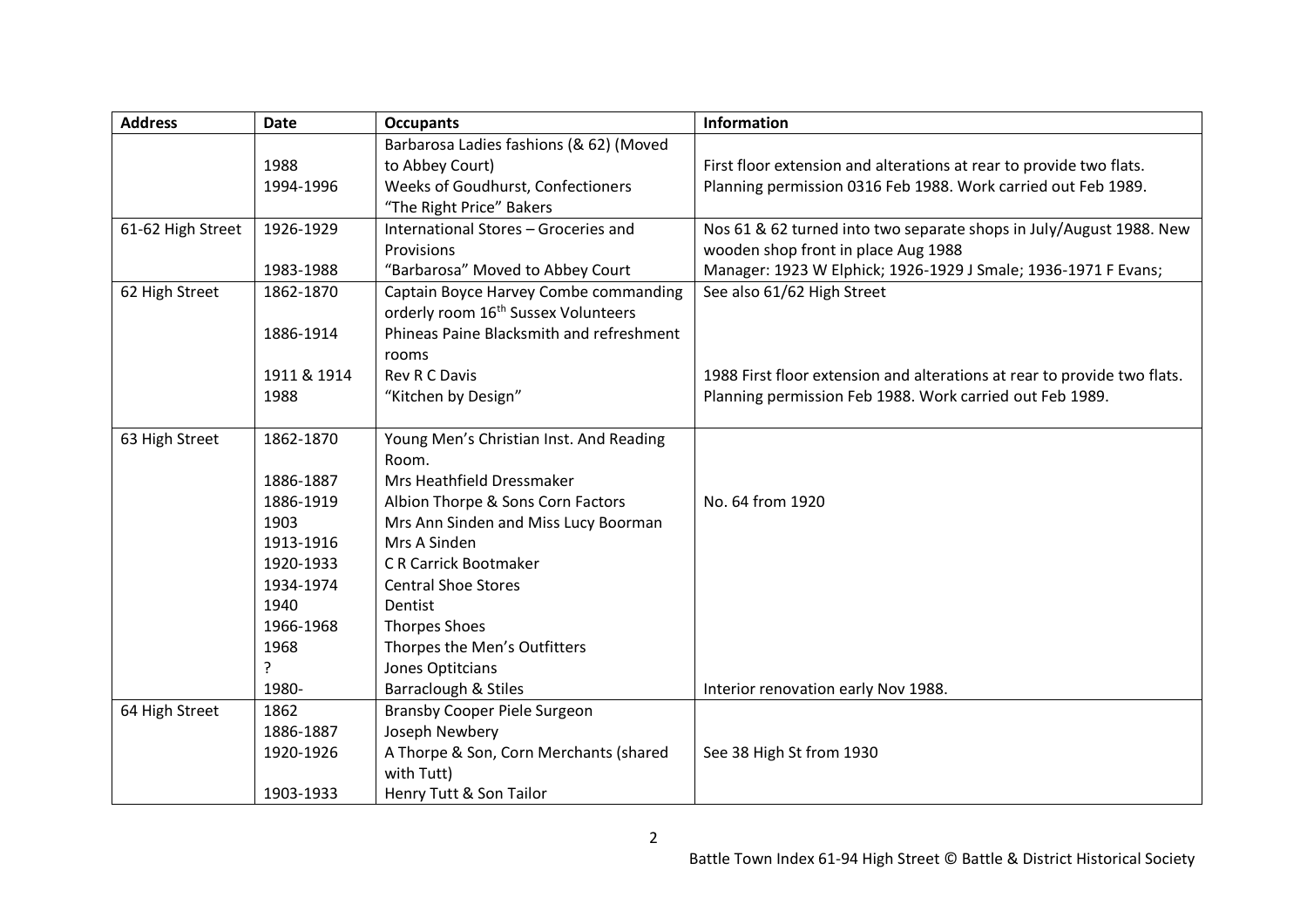| <b>Address</b>  | <b>Date</b> | <b>Occupants</b>                         | <b>Information</b>                                                      |
|-----------------|-------------|------------------------------------------|-------------------------------------------------------------------------|
|                 | 1911        | Miss Burgess Draper & Milliner           |                                                                         |
|                 | 1934-1948   | "The Candies" FM & EM Cope               |                                                                         |
|                 | 1931-1950   | H T Halliday (?Holliday) Dentist         | Kandies ceased trading 1976. No. 64 demolished 27 2 1977.               |
|                 | 1950-1974   | "Kandies"                                | Kandies transferred to 64 High Street 1978, then 20 High Street 1979    |
|                 | 1979-1997   | Saxons DIY Harold Thompsett              |                                                                         |
|                 | 1997-       | Woodwrights Crafts etc.                  | Refitted as DIY shop 1979. Concentrated on Sports & Games 1988-<br>1997 |
| 64a High Street | 1929-1958   | London Central Meat Co. Ltd.             |                                                                         |
|                 | 1950-1956   | Mrs N Emeleus                            |                                                                         |
|                 | 1960-1977   | <b>Baxters Butchers</b>                  | See also 20 High Street 1977. Ceased trading 1985.                      |
|                 | 1985-1991   | Gerrards Fruit                           | Ceased trading 1991                                                     |
|                 | 1992-1994   | "Apple & Orange" (& Pet Food) Fruiterers |                                                                         |
| 64b High Street | 1940        | Mrs Sheather                             |                                                                         |
|                 | 1948-1953   | Joseph Spedding                          |                                                                         |
|                 | 1956-1962   | <b>Patrick Follett</b>                   |                                                                         |
|                 | 1964-1966   | Eric Elson                               |                                                                         |
| 65 High Street  | 1862-1870   | James Burgess Wholesale and retail linen | Photograph No 7 BDHS                                                    |
|                 |             | draper                                   |                                                                         |
|                 | 1878-1887   | Burgess & Son                            | Interior re-fitted Feb 1978. New front with door at end instead of in   |
|                 | 1903-1914   | Miss Ellen Burgess Draper & Outfitter    | centre                                                                  |
|                 | 1915-1960   | F B Winsborrow General Draper            |                                                                         |
|                 | 1962-1968/  | <b>Battle Decorating Centre</b>          |                                                                         |
|                 | ?1974       |                                          |                                                                         |
|                 | 1964        | King (Baker)                             |                                                                         |
|                 | 1966-1974   | Duncan Foster (Sussex) Ltd Bakers        |                                                                         |
|                 | 1978        | "The Pilgrim's Platter"                  |                                                                         |
|                 | 1994        | <b>Earls Meeting Place</b>               |                                                                         |
| 65a High Street |             |                                          |                                                                         |
| 65b High Street |             |                                          |                                                                         |
| 65c High Street |             |                                          |                                                                         |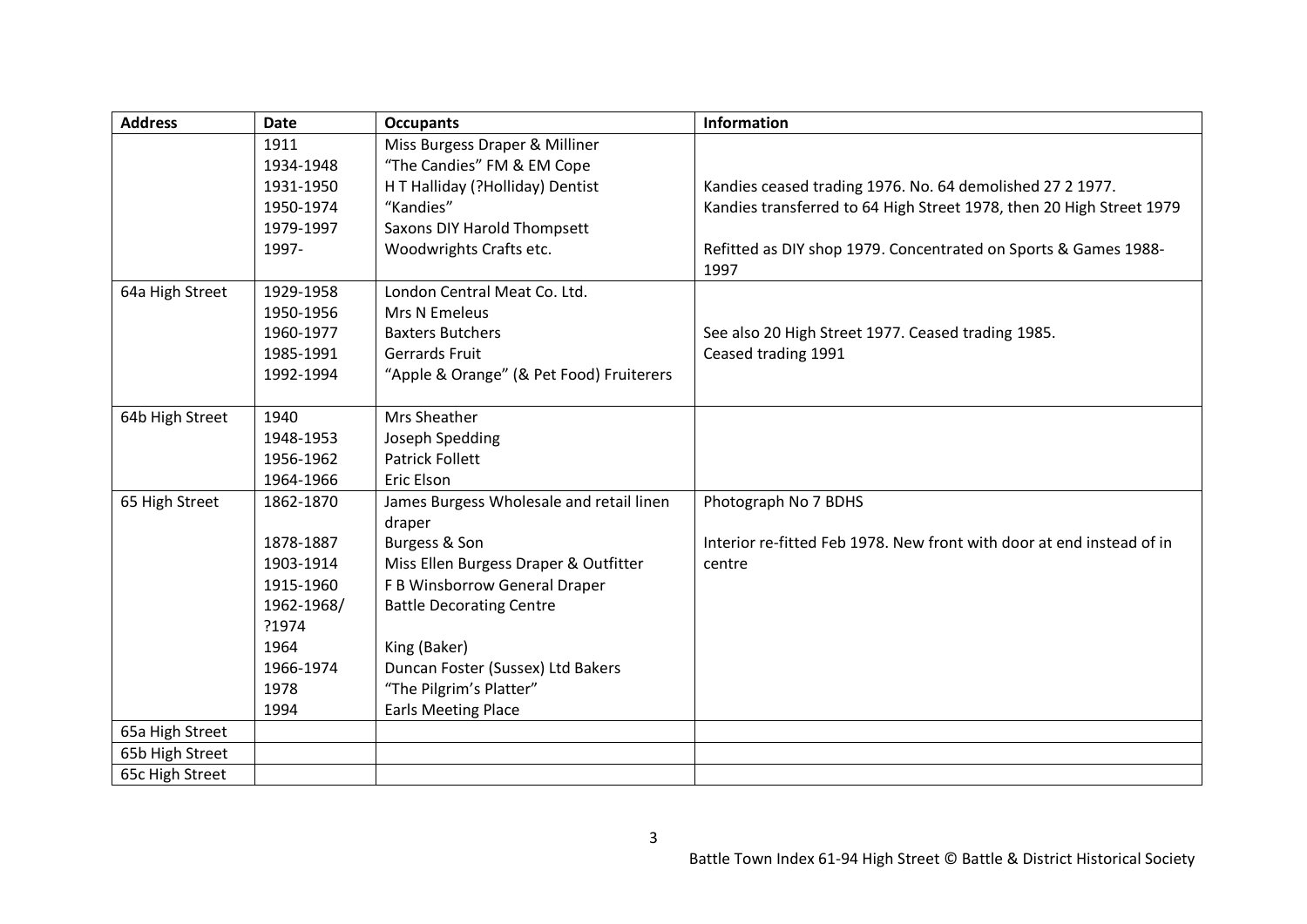| <b>Address</b>    | <b>Date</b> | <b>Occupants</b>                            | <b>Information</b>                                                     |
|-------------------|-------------|---------------------------------------------|------------------------------------------------------------------------|
| 66 High Street    | 1738        | John Cheeseman Clockmaker                   | Early 17C much altered. Timber framed upper storey covered with tile   |
|                   | 1763-1809   | Daniel Ray Clockmaker                       | hanging. Shop front below built out and has a pentice. Chimney stack   |
|                   |             | Lydia Ray (widow of Daniel)                 | at back contains a wide fireplace with chimney corner seats. Fireplace |
|                   | 1800-1850?  | William Ray (son)                           | in attic has raised oak curb. Old framing exposed internally and there |
|                   | 1852-1863   | Miss Sarah Ray Watchmaker                   | are two or three original doors. Vict Hist p.99 1937 ed.               |
|                   | 1863-1867   | William Stevens Ray                         |                                                                        |
|                   | 1867-1885   | T Chettle Clockmaker                        | William Ray to Brighton in 1841. William Stevens Ray inherited from    |
|                   | 1910-1918   | T Clark Stationer & Tobacconist             | Aunt Sarah, WSR then sold to Thos Chettle                              |
|                   | 1919        | Food Control Office J H Gibson Exec Officer | T Clark moved to 67 High St 1919?                                      |
|                   | 1920-1986   | T C Blackman & Son Coal Merchants           | Blackman moved to Station Yard 1986                                    |
|                   | 1986-1989   | Alan Stace & Co Estate Agents               |                                                                        |
|                   | 1989-       | Alliance & Leicester Building Society       | Dec 1989 Exterior renovation - painting                                |
|                   |             |                                             |                                                                        |
| 66a High Street   |             |                                             | A Long narrow building in the yard behind no.66. It is of c1620-1630   |
|                   |             |                                             | and has a timber framed upper storey underbuilt with brick. At its     |
|                   |             |                                             | west end is a late 17C addition of brick covered with tile hanging and |
|                   |             |                                             | having below it a vaulted cellar. Vict H p.99                          |
| 66-67 High Street | 1931-1950   | London Valet Service Dyers and cleaners     | 1953 see 7 High Street                                                 |
| 67 High Street    | 1862-1870   | Benjamin Wallace Knight Newsagent,          |                                                                        |
|                   |             | nurseryman, seeds, florist and printer.     |                                                                        |
|                   | 1878        | Wm Cruttenden Private residence             |                                                                        |
|                   | 1886-1887   | Wm Cruttenden Solicitor                     |                                                                        |
|                   |             | Morning Argus Newspaper Manager Arthur      | Publishers: Southern Publishing Co. Ltd                                |
|                   |             | Secker                                      |                                                                        |
|                   | 1915-1917   | <b>Miss Petty Manager</b>                   |                                                                        |
|                   | 1919-1936   | T C Clark Stationer & Tobacconist           | See 66 High Street 1913                                                |
|                   | 1968-1969   | D & E Winter Toy Dealers                    |                                                                        |
|                   | 1985-1988   | <b>Quality Cleaners</b>                     | New shop run by Battle Laundry                                         |
|                   | 1988        | Battle Fryers Fish & Chips                  |                                                                        |
|                   | 1991        | Taylors Fish Bar                            | Change of ownership to Tarrant Family                                  |
| 67a High Street   | 1903        | Mrs Mary Ann Mills Refreshment Rooms        |                                                                        |
|                   | 1910-1911   | Southern Publishing Miss Petty              |                                                                        |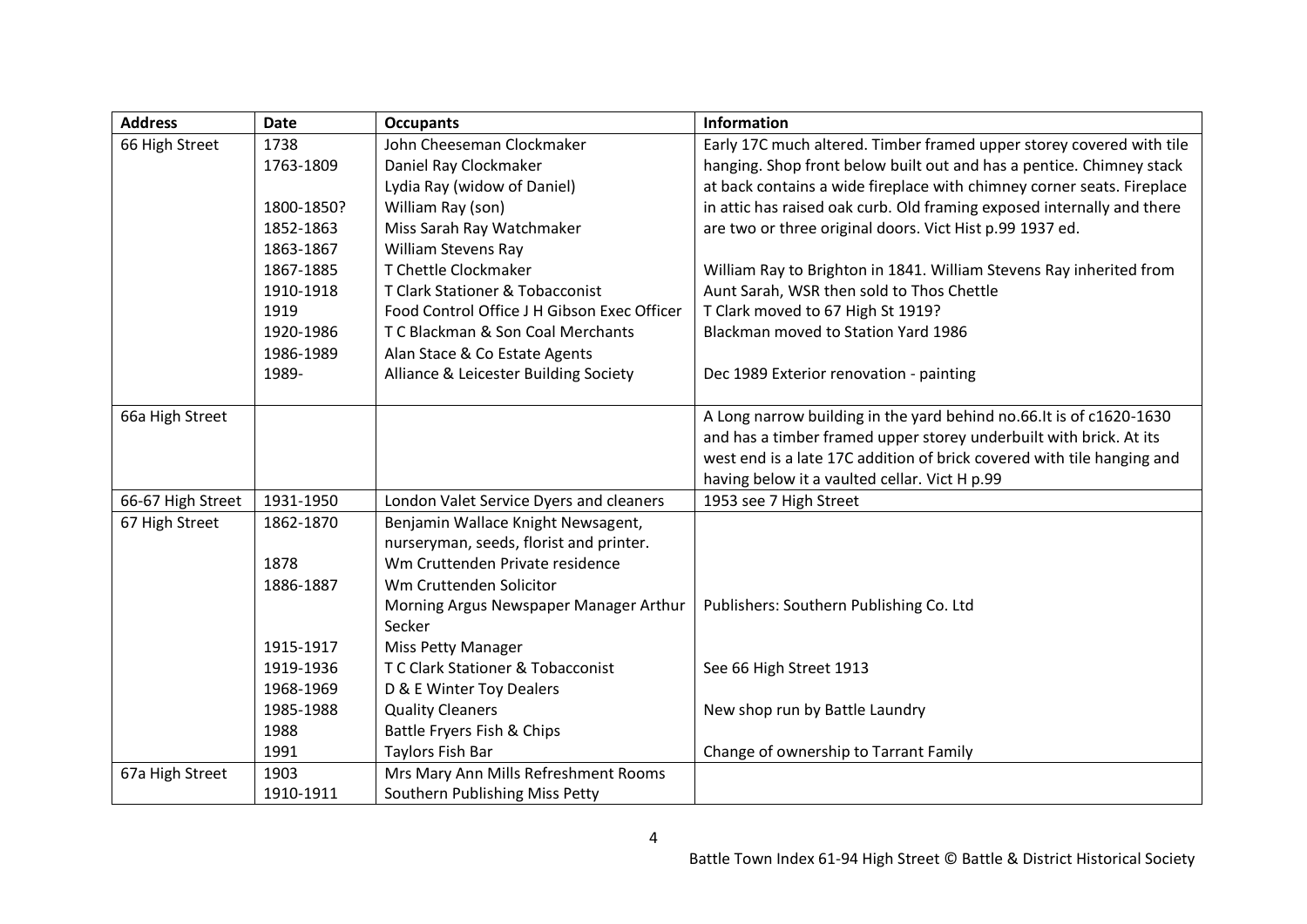| <b>Address</b>     | <b>Date</b> | <b>Occupants</b>                          | <b>Information</b>                                                  |
|--------------------|-------------|-------------------------------------------|---------------------------------------------------------------------|
|                    | 1916-1920   | F D Hart Tea Rooms                        |                                                                     |
|                    | 1921-1925   | Richard Wickstead Second-hand outfitter   |                                                                     |
|                    | 1928-1931   | Mrs Ruffhead Baby Linen                   |                                                                     |
|                    | 1932-1939   | <b>Battle Arts and Crafts Shop</b>        |                                                                     |
|                    | 1940        | <b>Arts and Crafts</b>                    |                                                                     |
|                    | 1948        | <b>Battle Arts and Crafts</b>             |                                                                     |
|                    | 1950-1962   | Mary Rose Arts and Crafts                 |                                                                     |
|                    | 1964-1969   | Wool Shop                                 |                                                                     |
|                    | 1970-1987   | Wool Shop                                 |                                                                     |
|                    | 1988-1992   | "Tymes Past"                              | Closed on retirement                                                |
|                    | 1995        | Junk Shop, late Bicycle Shop              | From 16a Upper Lake. 1992 moved to The Pantiles Tunbridge Wells     |
|                    | 1995        | <b>Gurr Gents Hairdresser</b>             | Interior renovated May 1990                                         |
| Rear of 67a ?67b   |             |                                           | Interior renovated 1988.                                            |
| 68 High Street     | 1862        | Francis Ward Chemist & Druggist           |                                                                     |
|                    | 1862-1878   | Whitfield Molineux and Whitfield, Bankers | Manager Francis Ward                                                |
|                    | 1878-1917   | Lewes Old Bank Manager Horace Gates       |                                                                     |
|                    | 1913        | Barclay & Co Ltd                          | Managers Barclays: 1913-1926 H H Gates; 1927-1933 E Claridge; 1934- |
|                    |             |                                           | 1940 R H Wells                                                      |
|                    |             |                                           |                                                                     |
| Abbey Court        | 1988-1992   | "Gooseberry Bush"                         | Completed 1986: 28 warden assisted flats, warden's office and       |
| <b>Behind High</b> | 1992-       | "Rainbow" children's clothing             | laundry.                                                            |
| <b>Street</b>      | 1988        | "Panamania"                               | Completed 1987: Two office suites each self-contained on one floor  |
|                    | 1988-1989   | "Nordcraft"                               | with lift. Each 1066 sq ft for sale on 99 year lease.               |
| Passageway         | 1989        | "Shafak" Hairdressers                     |                                                                     |
| between 68 and     | 1988-1991   | <b>Bennett Gentleman's Outfitters</b>     |                                                                     |
| 69 High Street     | 1991-       | "Inta Kids" Children's Wear               |                                                                     |
|                    | 1994        | "St George's" Dry Cleaners                |                                                                     |
|                    | 1988        | Barbarosa Ladies Outfitters from 61-61    | 29 Abbey Court                                                      |
|                    |             | <b>High Street</b>                        |                                                                     |
|                    |             |                                           |                                                                     |
| 69 High Street     | 1862        | Harvey Montague Champneys                 |                                                                     |
|                    | 1881        | Dr Herbert Hudson                         |                                                                     |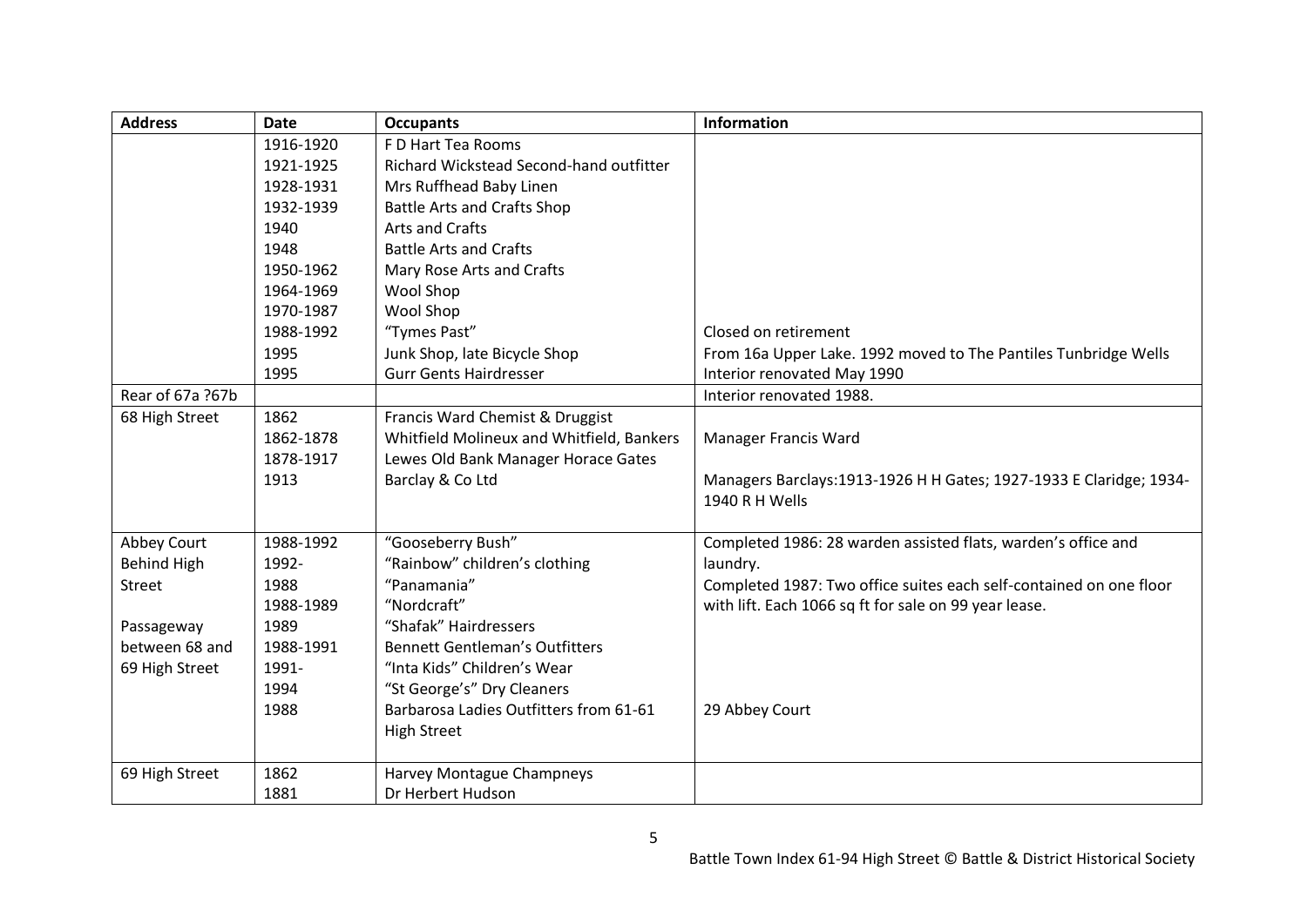| <b>Address</b>    | <b>Date</b> | <b>Occupants</b>                             | <b>Information</b>                                                    |
|-------------------|-------------|----------------------------------------------|-----------------------------------------------------------------------|
|                   | 1913-1916   | Dr G Kendall                                 | Moved to 36 High Street                                               |
|                   |             |                                              |                                                                       |
| 69a High Street   | 1929-1970   | Newbery Bros (Battle) Ltd                    | Jam Manufacturers                                                     |
|                   | 1971-1975   | Newtime Foods                                | Photo 135 in Bygone Battle                                            |
| 69-70 High Street | 1886-1887   | H E Hudson Surgeon                           |                                                                       |
|                   | 1910-1911   | Dr George Kendall                            |                                                                       |
|                   | 1980-1997   | L R Vine Butchers                            |                                                                       |
| 70 High Street    | ?1935-1937  | West (Godfrey) & Hickman, Surveyors,         |                                                                       |
|                   |             | Valuers, Auctioneers & estate Agents         |                                                                       |
|                   | 1929-1964   | Douch Fruiterer                              |                                                                       |
|                   | 1938-1964   | Arvoy Watchmaker                             |                                                                       |
|                   | 1964-1974   | Aylesbury Watchmaker                         | Previously 18a High Street                                            |
|                   |             |                                              |                                                                       |
| 70a High Street   | 1931-1933   | Christopher Heath Rating & Valuation         |                                                                       |
|                   |             | Officer for the Urban District Council &     |                                                                       |
|                   |             | <b>Collector of Taxes</b>                    |                                                                       |
|                   | 1934-       | Battle Urban District Council Rates Office E |                                                                       |
|                   |             | L Moody                                      |                                                                       |
|                   |             |                                              |                                                                       |
| 71 High Street    | 1862-1926   | Newbery Bros Wholesale Confectioners         |                                                                       |
|                   |             | and Jam Manufacturers                        |                                                                       |
|                   | 1929-1930   | C A Heath                                    |                                                                       |
|                   | 1970-1972   | <b>United Counties Wine Market</b>           |                                                                       |
| 71-72 High Street | 1927-1964   | R B Allwork                                  | "Spar" Groceries refurbished 1985. Extensive first floor front repair |
|                   | 1970-1972   | <b>United Counties Wine Market</b>           | Oct/Nov 1987                                                          |
|                   | 1973-1978   | <b>Oakeshotts Wine Merchants</b>             |                                                                       |
|                   | 1978-1985   | Webb Food Store                              |                                                                       |
|                   | 1994-       | Alldays                                      |                                                                       |
| 72 High Street    | 1862-1870   | Alfred Slatter Grocer & Wine & Spirit        | ? Rebuilt 1821 (talk by R B Allwork 1952)                             |
|                   |             | Merchant                                     |                                                                       |
|                   | 1910-1915   | R B Allwork & Son Grocers                    |                                                                       |
|                   | 1940-1966   | W C Allwork & Sons Grocers                   |                                                                       |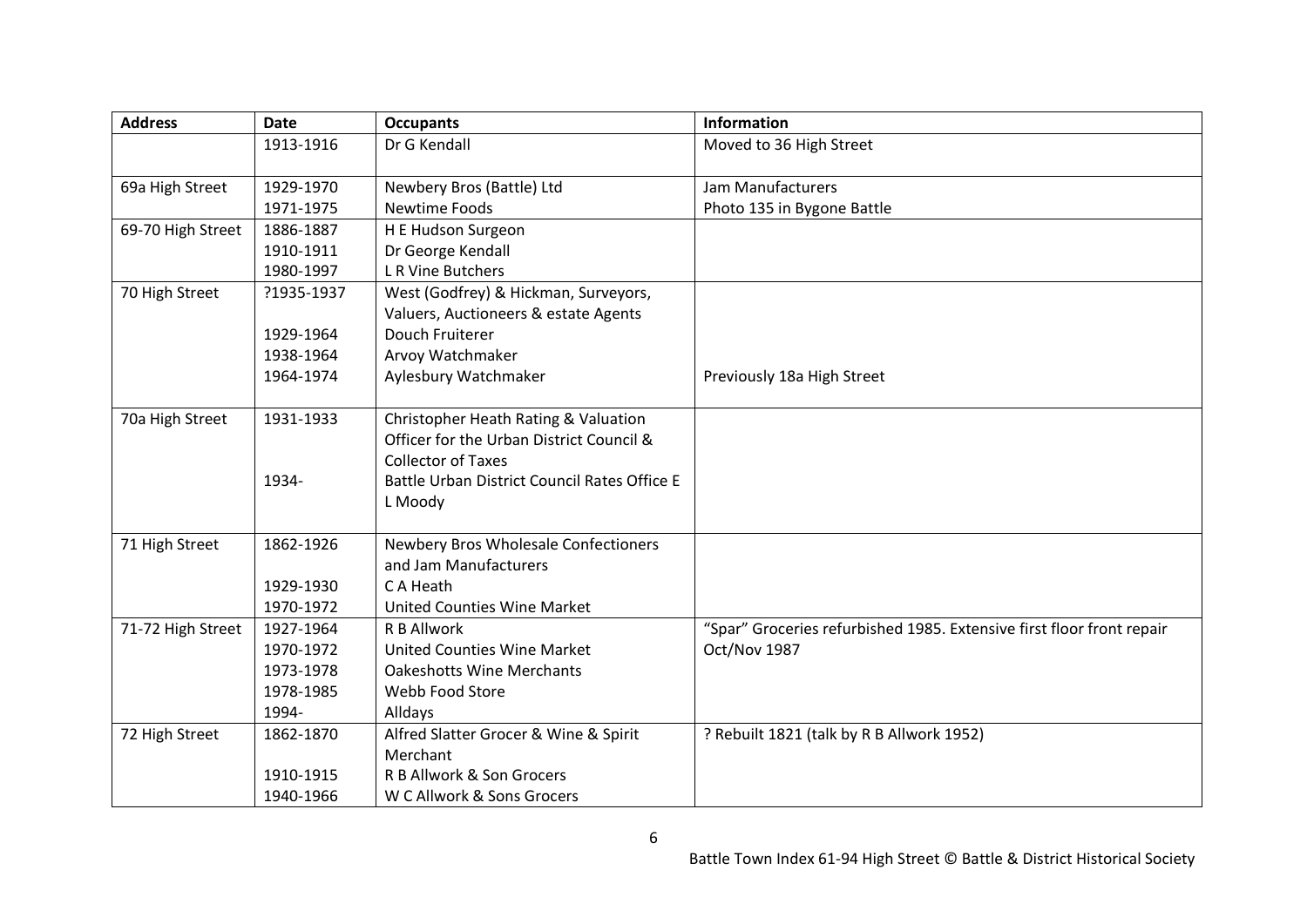| <b>Address</b>    | <b>Date</b> | <b>Occupants</b>                            | <b>Information</b>                                                   |
|-------------------|-------------|---------------------------------------------|----------------------------------------------------------------------|
|                   | 1968-1972   | <b>United Counties Stores (Grocers)</b>     |                                                                      |
|                   | 1973-1974   | <b>Oakshotts Wine Merchants</b>             |                                                                      |
|                   |             |                                             |                                                                      |
| 72-73 High Street | 1886-1887   | Allworks Bros Grocers and Wine & Spirit     |                                                                      |
|                   |             | merchants                                   |                                                                      |
| 73 High Street    | 1870        | Thorpe & Son Shoe Manufacturers             | Aug 1985 Front wall scraped before re-painting revealing words       |
|                   | $-1910$     | George M Duke Tobacconist                   | "Judges Postcards"                                                   |
|                   | 1911-1935   | R L Dodd Newsagent                          | May 1988 First floor window frames renewed                           |
|                   | 1940-       | <b>Tickner Stationer</b>                    | Interior renovated Summer 1989. Two Victorian Fireplaces revealed in |
|                   | 1948-1950   | Madame Verey Outfitter                      | shop.                                                                |
|                   | 1953-1955   | Madame Rosaline Outfitter                   |                                                                      |
|                   | 1956-1960   | Rosaline (Battle) Ltd                       |                                                                      |
|                   | 1962-       | Rosaline (Battle) Ltd                       |                                                                      |
|                   | 1964-1974   | Rosaline (Battle) Ltd                       |                                                                      |
| 74 High Street    | 1862-1887   | Miss Ann Burgess (Stationer)                | Destroyed by Bomb 7 Feb 1943                                         |
|                   | 1903-1911   | William James Edwards (Books Stationery     | Edwards also at 75 in 1910                                           |
|                   |             | etc. Agents for Pullers & Dye Works & Atlas |                                                                      |
|                   |             | Assurance Co. Tickets for Normanhurst)      | Exterior repainted Oct 1989                                          |
|                   | 1913-1920   | Thomas Sheather (Saddler)                   |                                                                      |
|                   | 1921-1924   | Thomas Sheather Motor Engineer              |                                                                      |
|                   | 1926-1927   | Dunkley & Rogers Chemist & Opticians        |                                                                      |
|                   | 1927-1953   | <b>Russell Chemist</b>                      |                                                                      |
|                   | 1956-1977   | Pickering (Chemist)                         |                                                                      |
|                   | 1977-       | Vane Estate Agents                          |                                                                      |
|                   | 5.          | E Watson & Sons Estate Agents               |                                                                      |
|                   | 1989-       | Cornerstone Estate Agent                    |                                                                      |
| 75 High Street    | 1862-1887   | William James Edwards Hardware Dealer &     |                                                                      |
|                   |             | Oil Merchant                                |                                                                      |
|                   | 1911-1922   | H Newbery Builder                           |                                                                      |
|                   | 1922-1927   | H Newbery Builder & Tea Rooms               | Destroyed by a bomb 7 Feb 1943                                       |
|                   | 1928-1940   | H Newbery Tea Rooms                         |                                                                      |
|                   | 1936-1968   | Tickners newsagents                         |                                                                      |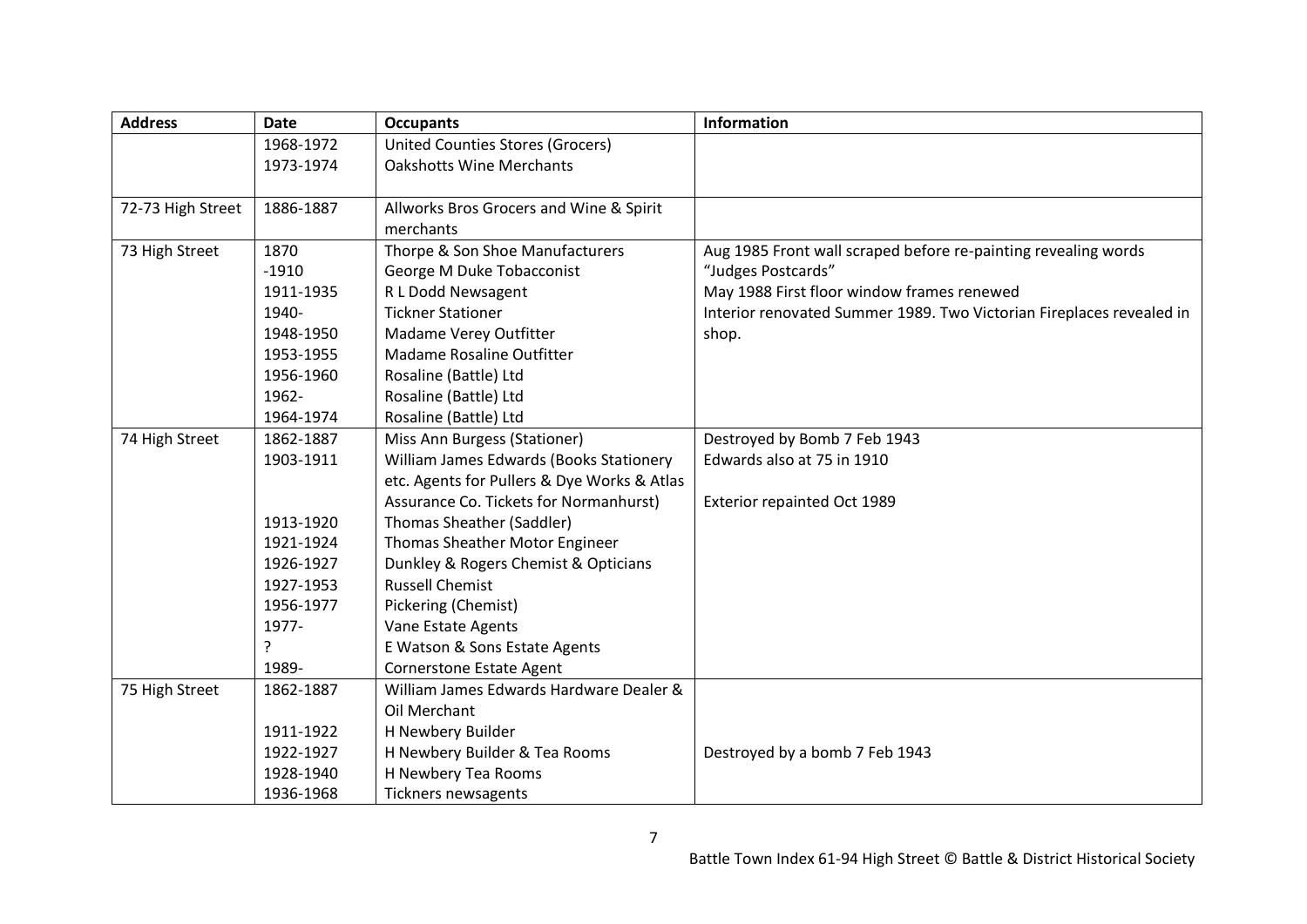| <b>Address</b>     | <b>Date</b> | <b>Occupants</b>                             | <b>Information</b>                                                        |
|--------------------|-------------|----------------------------------------------|---------------------------------------------------------------------------|
|                    | ?1968-1977  | <b>Tickners Newsagent</b>                    |                                                                           |
|                    | 1977-1989   | <b>Surridge Newsagent</b>                    |                                                                           |
|                    | 1989-       | <b>Gibbs News</b>                            | Interior refurbished August 1988                                          |
| 75b High Street    | 1966-1970   | Supply & Service Catering & Cleaning         |                                                                           |
|                    |             | <b>Supplies</b>                              |                                                                           |
|                    | 1971-       | Redbarn Woodcraft (Woodworkers)              |                                                                           |
| Nos 76,77,& 78     |             |                                              | Three shops formed one long two storied building probably 16C or          |
| <b>High Street</b> |             |                                              | 17C origin. It appears to have been formerly an Inn, has a large          |
|                    |             |                                              | amount of cellarage as well as disused stables etc. at the back. Front is |
|                    |             |                                              | cemented. Middle shop has two moulded beams of 15C; probably              |
|                    |             |                                              | bought from a former Abbey building. Vict Hist p99 1937 edition.          |
| 76 High Street     | 1855        | John Noakes (see 61 in 1859)                 | Exterior renovation early Sept 1991. Including re-roofing. Completed      |
|                    | 1910-1914   | Tilden Smith (Dairyman)                      | Dec 1991.                                                                 |
|                    | 1915-1930   | E Partridge Alternately Dairyman &           |                                                                           |
|                    |             | Fruiterer                                    |                                                                           |
|                    | 1931-1962   | F Douch (Confectioner) See also 76a          |                                                                           |
|                    | 1936-1937   | ?L Edwards & Son Opticians                   |                                                                           |
|                    | 1966-1974   | Springfield Nurseries (Florists)             |                                                                           |
|                    | 1974-1979   | Springfields Florists                        |                                                                           |
|                    | 1983        | Terry's Fruit Bowl                           |                                                                           |
| 76a (Rear of 76)   | 1948-1962   | Frederick Douch Fruiterer                    |                                                                           |
|                    | 1964-1974   | M Douch (Confectioner)                       |                                                                           |
| 1 Red Barn Mews    | 1987        | <b>Battle Electronic Services (Microwave</b> |                                                                           |
|                    |             | Ovens)                                       |                                                                           |
| 3 Red Barn Mews    | 1987        | Pearce & Sons Joiners                        |                                                                           |
| 7 Red Barn Mews    | 1987        | B Bullen (Painted Furniture, Gilding,        |                                                                           |
|                    |             | Marblizing)                                  |                                                                           |
| ? Red Barn Mews    | 1987        | Dexterity Design (Artwork, Typesetting,      |                                                                           |
|                    |             | Print, Promotion)                            |                                                                           |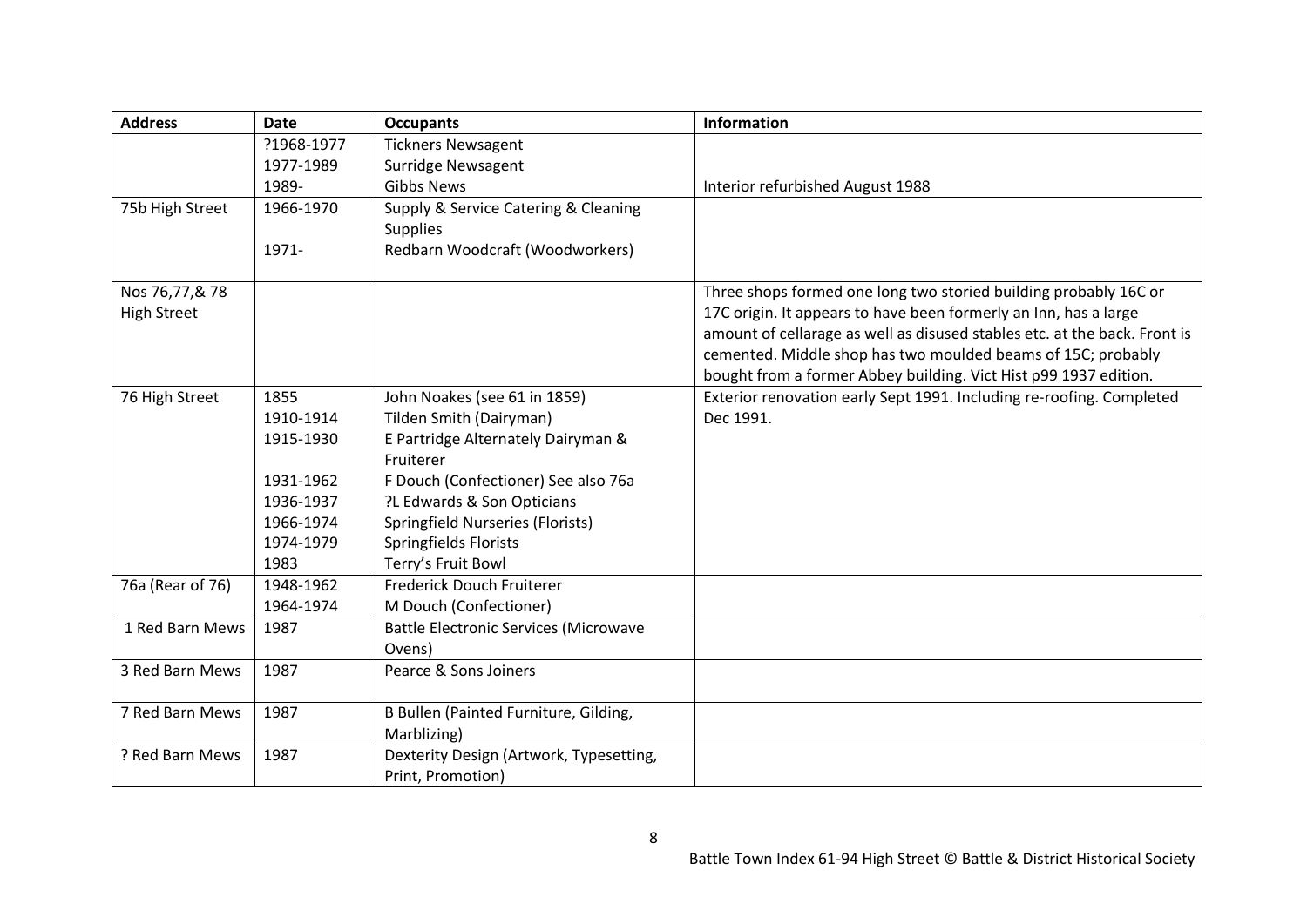| <b>Address</b>     | <b>Date</b>       | <b>Occupants</b>                                  | <b>Information</b>                                                                                                                                                                                                                                                                                                                                                                                                                                                                                                                                                                                                                                                                                              |
|--------------------|-------------------|---------------------------------------------------|-----------------------------------------------------------------------------------------------------------------------------------------------------------------------------------------------------------------------------------------------------------------------------------------------------------------------------------------------------------------------------------------------------------------------------------------------------------------------------------------------------------------------------------------------------------------------------------------------------------------------------------------------------------------------------------------------------------------|
| Between 76 & 77    | ?1981-1988        | Douch, Sweets etc.                                | Closed for renovation June to August 1981                                                                                                                                                                                                                                                                                                                                                                                                                                                                                                                                                                                                                                                                       |
| <b>High Street</b> | 1989-1991         | Fox's Estate Agents                               |                                                                                                                                                                                                                                                                                                                                                                                                                                                                                                                                                                                                                                                                                                                 |
| ? Red Barn         |                   |                                                   | Interior renovation commenced early November 1988. Inglenook                                                                                                                                                                                                                                                                                                                                                                                                                                                                                                                                                                                                                                                    |
| Mews?              |                   |                                                   | fireplace at shop rear. Piece of paper and iron pin given to Museum 19                                                                                                                                                                                                                                                                                                                                                                                                                                                                                                                                                                                                                                          |
|                    |                   |                                                   | Jan 1989.                                                                                                                                                                                                                                                                                                                                                                                                                                                                                                                                                                                                                                                                                                       |
| Street             |                   | newsagent and Deputy Superintendent<br>Registrar. | Thomas lived in Almonry Farm in 1692. Thomas' grandson William<br>(1767-1852) had thirteen children and was High Constable,<br>Postmaster, Chairman of the Board of Guardians and Parish Clerk as<br>well as being a land surveyor and in 1806 master of the Langton<br>School. He is buried just South East of the tower in the parish church.<br>William Ticehurst's son Francis was born at The Old House in 1811. In<br>1833 he bought 76/77 High Street and lived there for 70 years. Like<br>his father he was a man of many parts. Besides printing he farmed<br>some of the Barrack Farm lands and ran a coal business. He was also<br>at different times Deputy Superintendent Registrar, Clerk to the |
|                    |                   |                                                   | Guardians and Postmaster. In 1834 he was one of the escort which<br>accompanied Princess Victoria and the Duchess of Kent to St<br>Leonards. In 1870 he was associated with a small company to work<br>the gypsum which had just been found at Mountfield.                                                                                                                                                                                                                                                                                                                                                                                                                                                      |
|                    |                   |                                                   | Frederick Gorham Ticehurst was the son of Francis William Ticehurst.<br>He was an Artist, Photographer, and practical electrician. He was also<br>Clerk to the Board of Guardians, and Rural District Council as well as<br>Registrar and Churchwarden. He was a founder member of the<br>Institute of Electrical Engineers and as early as the 1880s he installed<br>electric light and telephone communications in the family home and<br>offices. He also made weather recording apparatus and electric clocks.                                                                                                                                                                                              |
| 77 High Street     | 1862              | James Marchant Registrar of Marriages for         | Exterior refurbishment September onwards 1991. Repainted exterior                                                                                                                                                                                                                                                                                                                                                                                                                                                                                                                                                                                                                                               |
|                    |                   | <b>Battle Union</b>                               | December 1991.                                                                                                                                                                                                                                                                                                                                                                                                                                                                                                                                                                                                                                                                                                  |
|                    | 1910<br>1937-1964 | E Bannister, printer and stationer                |                                                                                                                                                                                                                                                                                                                                                                                                                                                                                                                                                                                                                                                                                                                 |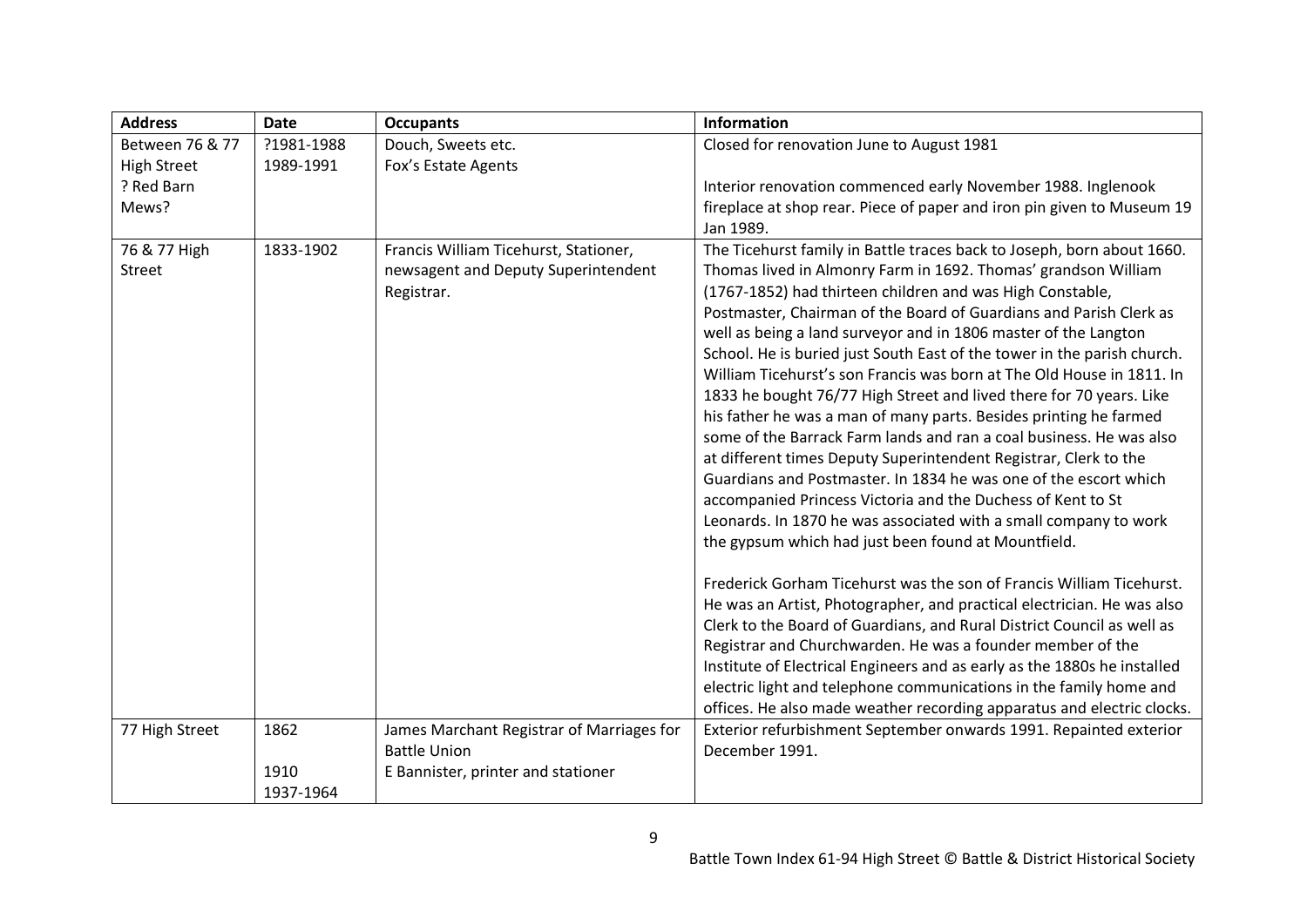| <b>Address</b>  | <b>Date</b> | <b>Occupants</b>                               | <b>Information</b>                                                     |
|-----------------|-------------|------------------------------------------------|------------------------------------------------------------------------|
|                 |             | Barrett of Battle, printing. Previously of 23  |                                                                        |
|                 | 1940-1956   | <b>High Street</b>                             |                                                                        |
|                 | 1968-1974   | Maidstone Bus Office                           |                                                                        |
|                 | 1975-       | Mr E C Tunbridge                               |                                                                        |
|                 | $-1990$     | <b>Early Bird Travel Agents</b>                |                                                                        |
|                 | 1991        | <b>Personal Service Travel Agents</b>          |                                                                        |
|                 | 1995        | <b>Chris Campbell Estate Agents</b>            |                                                                        |
|                 |             | "Rainbow" Childrenswear                        |                                                                        |
| 77a High Street | 1968-1974   | <b>Adams Turf Commission Agents Alec Rigby</b> |                                                                        |
| 77b High Street | 1973        | O'Connell                                      |                                                                        |
|                 | 1975        | Early Bird Travel                              |                                                                        |
|                 | 1975        | <b>Personal Service Travel</b>                 |                                                                        |
| 78 High Street  | 1862-1887   | William Weller Sadler, Harness Maker and       | Interior renovations March 1978.                                       |
|                 |             | Coal Merchant                                  |                                                                        |
|                 | 1910-1923   | J E Winton                                     |                                                                        |
|                 | 1927-1939   | Maidstone & District Enquiry Office (see 77    | Green plastic canopy in place over shop front in August 1986. Interior |
|                 |             | High Street)                                   | altered, wine bar added.                                               |
|                 | 1940-1948   | "The Gateway Tea Rooms"                        |                                                                        |
|                 | 1950-1953   | "The Gateway Tea Rooms"                        |                                                                        |
|                 | 1956-1958   | "The Gateway Restaurant"                       |                                                                        |
|                 | 1960-1974   | "The Gateway Restaurant"                       |                                                                        |
|                 | 1978-1981   | "The Gateway Restaurant"                       |                                                                        |
|                 | ?1986       | "The Gateway Restaurant"                       |                                                                        |
| 79 High Street  | 1862-1887   | Henry Pemble Glover & Gaiter maker             | 17C much renovated. Now two storied building used as tea rooms etc.    |
|                 | 1910-1911   | Rev P C Drury                                  | Upper storey is tile hung and has a moulded cornice. Vict Hist p 99    |
|                 | 1913        | <b>Miss Drury</b>                              | 1937 ed.                                                               |
|                 | 1914-1915   | <b>Miss Letton</b>                             |                                                                        |
|                 | 1922-1927   | Miss Hills                                     |                                                                        |
|                 | 1928-1930   | <b>Miss Powell</b>                             |                                                                        |
|                 | 1931-1932   | Tea Rooms Harvey Gregory                       |                                                                        |
|                 | 1933        | Tea Rooms Wallace Gregory                      |                                                                        |
|                 | 1934        | J W Hobley Baker                               |                                                                        |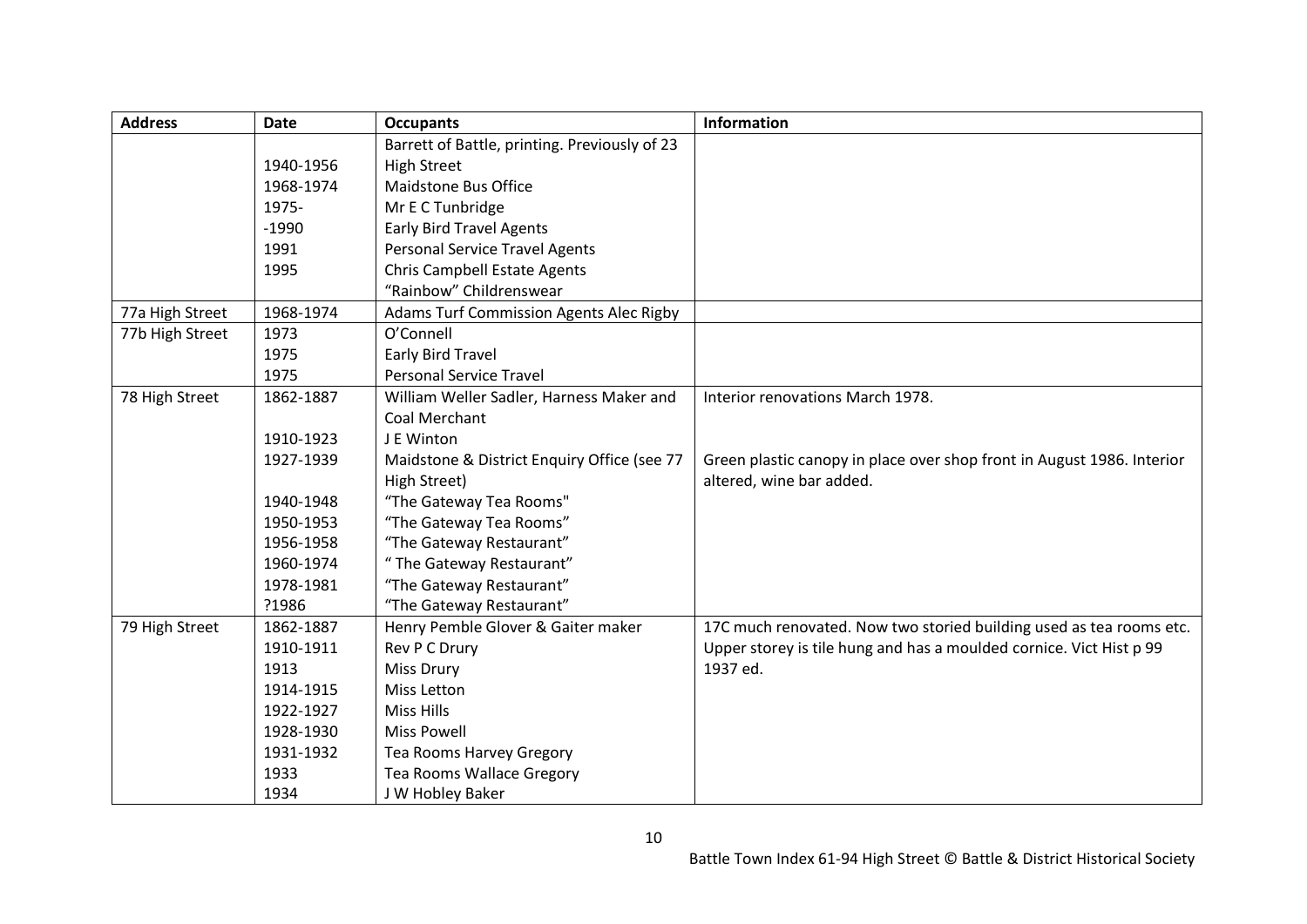| <b>Date</b> | <b>Occupants</b>                                                                                                                                                                     | <b>Information</b>                                                                                                                                                                                                                                                                                                                                                                                                                                                                                                                                                                                             |
|-------------|--------------------------------------------------------------------------------------------------------------------------------------------------------------------------------------|----------------------------------------------------------------------------------------------------------------------------------------------------------------------------------------------------------------------------------------------------------------------------------------------------------------------------------------------------------------------------------------------------------------------------------------------------------------------------------------------------------------------------------------------------------------------------------------------------------------|
| 1940-1956   | W L Gregory & Son Tea Rooms                                                                                                                                                          |                                                                                                                                                                                                                                                                                                                                                                                                                                                                                                                                                                                                                |
| 1956-1966   | CT Gregory & Son                                                                                                                                                                     |                                                                                                                                                                                                                                                                                                                                                                                                                                                                                                                                                                                                                |
| 1968-1971   | T & T Fruits                                                                                                                                                                         |                                                                                                                                                                                                                                                                                                                                                                                                                                                                                                                                                                                                                |
| 1972-1984   | French's TV & Radio                                                                                                                                                                  |                                                                                                                                                                                                                                                                                                                                                                                                                                                                                                                                                                                                                |
| 1984-1987   | <b>East Sussex Bedroom Centre</b>                                                                                                                                                    | <b>Exterior renovation Nov 1991</b>                                                                                                                                                                                                                                                                                                                                                                                                                                                                                                                                                                            |
| 1987        | "Bath & Beauty Two"                                                                                                                                                                  |                                                                                                                                                                                                                                                                                                                                                                                                                                                                                                                                                                                                                |
| 1997        |                                                                                                                                                                                      |                                                                                                                                                                                                                                                                                                                                                                                                                                                                                                                                                                                                                |
| 1948-1956   |                                                                                                                                                                                      |                                                                                                                                                                                                                                                                                                                                                                                                                                                                                                                                                                                                                |
| 1964-1989   |                                                                                                                                                                                      |                                                                                                                                                                                                                                                                                                                                                                                                                                                                                                                                                                                                                |
|             |                                                                                                                                                                                      |                                                                                                                                                                                                                                                                                                                                                                                                                                                                                                                                                                                                                |
|             |                                                                                                                                                                                      |                                                                                                                                                                                                                                                                                                                                                                                                                                                                                                                                                                                                                |
|             |                                                                                                                                                                                      |                                                                                                                                                                                                                                                                                                                                                                                                                                                                                                                                                                                                                |
|             |                                                                                                                                                                                      |                                                                                                                                                                                                                                                                                                                                                                                                                                                                                                                                                                                                                |
|             |                                                                                                                                                                                      |                                                                                                                                                                                                                                                                                                                                                                                                                                                                                                                                                                                                                |
|             |                                                                                                                                                                                      |                                                                                                                                                                                                                                                                                                                                                                                                                                                                                                                                                                                                                |
|             |                                                                                                                                                                                      |                                                                                                                                                                                                                                                                                                                                                                                                                                                                                                                                                                                                                |
|             |                                                                                                                                                                                      |                                                                                                                                                                                                                                                                                                                                                                                                                                                                                                                                                                                                                |
|             |                                                                                                                                                                                      | Exterior re-varnished Sept 1986 & July 1990.                                                                                                                                                                                                                                                                                                                                                                                                                                                                                                                                                                   |
|             |                                                                                                                                                                                      |                                                                                                                                                                                                                                                                                                                                                                                                                                                                                                                                                                                                                |
|             |                                                                                                                                                                                      |                                                                                                                                                                                                                                                                                                                                                                                                                                                                                                                                                                                                                |
|             |                                                                                                                                                                                      |                                                                                                                                                                                                                                                                                                                                                                                                                                                                                                                                                                                                                |
|             |                                                                                                                                                                                      | Accounts Dept transferred to St Leonards December 1992                                                                                                                                                                                                                                                                                                                                                                                                                                                                                                                                                         |
|             |                                                                                                                                                                                      |                                                                                                                                                                                                                                                                                                                                                                                                                                                                                                                                                                                                                |
|             |                                                                                                                                                                                      |                                                                                                                                                                                                                                                                                                                                                                                                                                                                                                                                                                                                                |
|             |                                                                                                                                                                                      | AKA Langton House, Ticehurst House (part), Battle Memorial Halls.                                                                                                                                                                                                                                                                                                                                                                                                                                                                                                                                              |
|             |                                                                                                                                                                                      |                                                                                                                                                                                                                                                                                                                                                                                                                                                                                                                                                                                                                |
|             |                                                                                                                                                                                      | Langton House: Originally one large two storied building late 16C                                                                                                                                                                                                                                                                                                                                                                                                                                                                                                                                              |
|             |                                                                                                                                                                                      | date, heightened by another storey about 1700. Lower two stories of                                                                                                                                                                                                                                                                                                                                                                                                                                                                                                                                            |
|             |                                                                                                                                                                                      | main block about eighteen yards long, are rectangular in plan, later                                                                                                                                                                                                                                                                                                                                                                                                                                                                                                                                           |
|             |                                                                                                                                                                                      | top storey is recessed in the middle so as to form projecting wing at                                                                                                                                                                                                                                                                                                                                                                                                                                                                                                                                          |
|             |                                                                                                                                                                                      | either end with a balustrade between them. Lowest storey re-built                                                                                                                                                                                                                                                                                                                                                                                                                                                                                                                                              |
|             | 1862<br>1886-1887<br>1903<br>1910-1915<br>1919-1923<br>1924-1926<br>1927-1930<br>1931-1958<br>1960-<br>1960-1971<br>1966-1973<br>1718-1724<br>1730<br>1805<br>1829-1922<br>1862-1870 | "Farrago"<br>Leggett Chiropodist<br>Ramsden & Allen Surveyors (Moved to 57)<br>J Martin Tobacconist<br>Charles Hunt Confectioner & Fancy Baker<br>Miss Sarah Hannah Oldfield Boarding<br>House<br>J C Arnold Dental Surgeon<br>H T Holliday Dental Surgery<br>H J Phillips<br>Dr H Angell Lane<br>J B Errey Hairdresser<br>Lloyds Bank Ltd (Alan Wells)<br>W Fielding<br><b>Battle &amp; District Historical Society Museum</b><br>Poorhouse<br>Owned by Hammond family<br>Poorhouse<br>William Ticehurst (grandson of Thos) &<br>family<br>Miss Mary & Miss Isabella Rintoul Ladies<br><b>Boarding School</b> |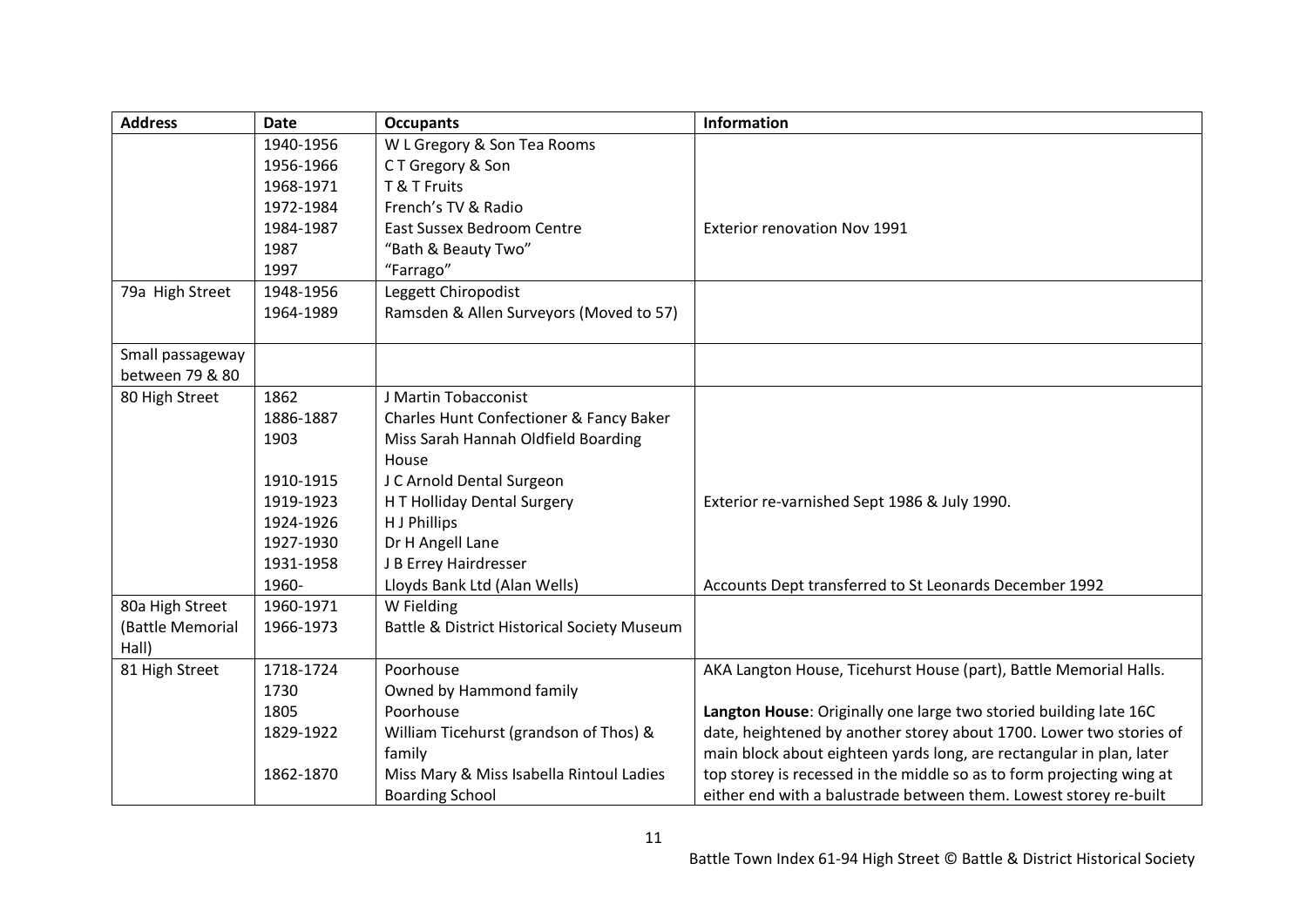| <b>Address</b> | <b>Date</b> | <b>Occupants</b>                            | <b>Information</b>                                                      |
|----------------|-------------|---------------------------------------------|-------------------------------------------------------------------------|
|                | 1862-1870   | Roger Duke Esq. Surgeon                     | with brick 18C. Upper walls of timber-framing but hung with tile        |
|                | 1886-1887   | Rashell Davison Esq                         | facing. At first floor level is a moulded wood bressummer or fascia.    |
|                |             | Calvinistic Chapel and Union Register       | Top storey moulded wooden cornice with modillions. Southern             |
|                | 1886-1887   | Office, Gas Co. Office and Building Society | entrance to Langton House has fluted pilasters and an entablature       |
|                |             | Office.                                     | and pediment. In this house framing of the walls is exposed inside and  |
|                |             | Mrs F G Ticehurst                           | shows the original height. Entrance passage-way has some re-set wall    |
|                | 1929        | T J Nash Battle District Register Office    | panelling most of it late 16C date: faces of most of panels are carved  |
|                | 1929-1930   | R A Lusty                                   | with a conventional foliage pattern in very low relief. In the middle   |
|                | 1931-1935   | C Holland Builder                           | room is a 17C over mantel with diamond-shaped panels. Vict Hist p99     |
|                | 1934-1935   | Langton Galleries Antique Dealers           | 1937 ed.                                                                |
|                | 1950-1956   | South Eastern Electricity Board (Left of    |                                                                         |
|                | 1962-1970   | passage)                                    | Built 1569. A Hammond daughter married David Langton. The last          |
|                |             | Midland Bank Ltd (also ground floor of 82)  | Langton died 1805 when it reverted to being a poorhouse. William        |
|                | 1968-1990   | H (M?) Allgrove Property Development        | Ticehurst took over in 1829 - his descendants occupied it until 1922.   |
|                | 1973        | Braxton, Watson & Co Estate Agents          |                                                                         |
|                | 1986-       | Selanex Ltd, Burchell-Davis Insurance       | Ticehurst House Building split in 1902 into Ticehurst House and         |
|                | 1986        | <b>Brokers</b>                              | Langton House. Northernmost room fine Elizabethan ceiling of            |
|                |             | <b>Battle Town Council</b>                  | plaster; it has moulded rils forming interlacing circular patterns: the |
|                | 1985-1991   |                                             | bosses covering the intersections are enriched with fleur de lys Tudor  |
|                |             | G & A Property Services                     | roses etc. The room is also lined with late 16C panelling.              |
|                | 1988        |                                             | Bygone Battle, also photo B B no.101                                    |
|                |             |                                             | Battle Memorial Halls In 1960 the whole building became Battle          |
|                |             |                                             | Memorial Halls and the Historical Society Museum.                       |
|                |             |                                             | Hall with stage, Sheppard Room, St Valery Room, Kitchen. Kitchen re-    |
|                |             |                                             | furbished completely late 1990, toilets Aug Sept 1991.                  |
|                |             |                                             | <b>Exterior renovations August 1989</b>                                 |
|                |             |                                             | First Floor window altered 1986                                         |
|                |             |                                             | Battle Town Council moved to Almonry c1991                              |
|                |             |                                             |                                                                         |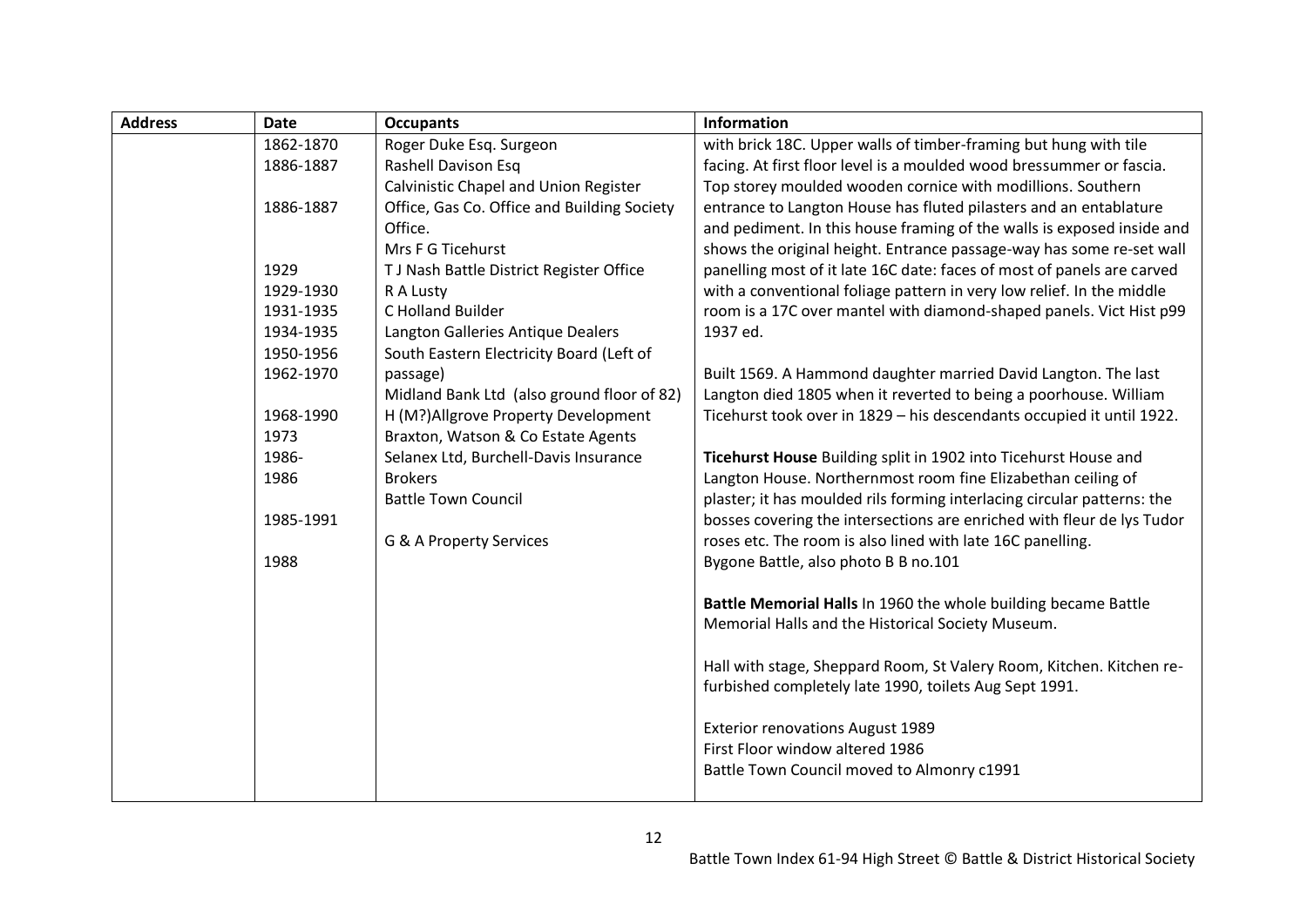| <b>Address</b>    | <b>Date</b> | <b>Occupants</b>                            | <b>Information</b>                                            |
|-------------------|-------------|---------------------------------------------|---------------------------------------------------------------|
| 81a High Street   | 1968-1969   | Pestalozzi Offices, first and second floor. | Children's Village Trust                                      |
| 82 High Street    | 1862-1870   | <b>Charles Holt</b>                         | See 82/83 High Street for 1913-1921; 1922-1923; 1936-1948     |
|                   |             | Holt Bros. Groceries, Wine and Spirit       |                                                               |
|                   | 1903-1913   | Merchants.                                  |                                                               |
|                   |             | J Lovibond & Sons Ltd Wine Merchants        |                                                               |
|                   | 1964-1970   | Coin-op Laundry                             |                                                               |
|                   | 1971-       | Laundromat                                  |                                                               |
|                   | 1971-1980   |                                             | Became part of Midland Bank 12 May 1982                       |
| 82-83 High Street | 1913-1921   | Holt Bros Groceries Wine & Spirit           |                                                               |
|                   |             | Merchants                                   |                                                               |
|                   | 1922-1923   | Waters & Co Grocers & Provisions            |                                                               |
|                   |             | <b>Merchants</b>                            |                                                               |
|                   | 1936-1948   | Edwin Sweatman                              |                                                               |
|                   |             |                                             |                                                               |
| 83 High Street    | 1808        | R Apps Clockmaker                           |                                                               |
|                   | 1886-1887   | M A Holt                                    | Redecorated May 1982                                          |
|                   | 1910-1911   | John G Holt Grocer                          | See 82-83 High Street for 1913-1921; 1922-1923; 1936-1948     |
|                   | 1950-1958   | <b>Williamson Ltd Grocers</b>               |                                                               |
|                   | 1960-1962   | J Lovibond & Sons Wine merchants            |                                                               |
|                   | 1964-1972   | Southern Rentals TV Rentals                 |                                                               |
|                   | 1985-1986   | <b>Rediffusion Consumer Electronics</b>     |                                                               |
|                   | 1986        | Battle Wholefoods (from 16 Upper Lake)      |                                                               |
| 84 High Street    | 1852        | "The Half Moon" Public House                | See "A Tour of Sussex" by Hon John Byng 1788                  |
|                   | 1839-1862   | Landlord: Thos Eldridge                     | Between 1870 and 1878 changed name to "Abbey Hotel"           |
|                   | 1870        | Landlord: John Jarvis                       |                                                               |
|                   | 1878        | Landlord: William Twyman                    |                                                               |
|                   | 1886-1887   | Landlord: D Bradshaw                        | Work on renovations commenced autumn 1987, premises unused    |
|                   | 1903-1910   | Landlord: Miss Annie Turner                 | August 1988.                                                  |
|                   | 1911        | Landlord: R Stace                           | Renovations recommenced Feb 1989. Roof Stripped, new timbers. |
|                   | 1913        | Landlord: W H Tarrant                       | Photo 145 Bygone Battle                                       |
|                   | 1914-1919   | Landlord: G R Ling                          |                                                               |
|                   | 1920-1921   | Landlord: H James                           |                                                               |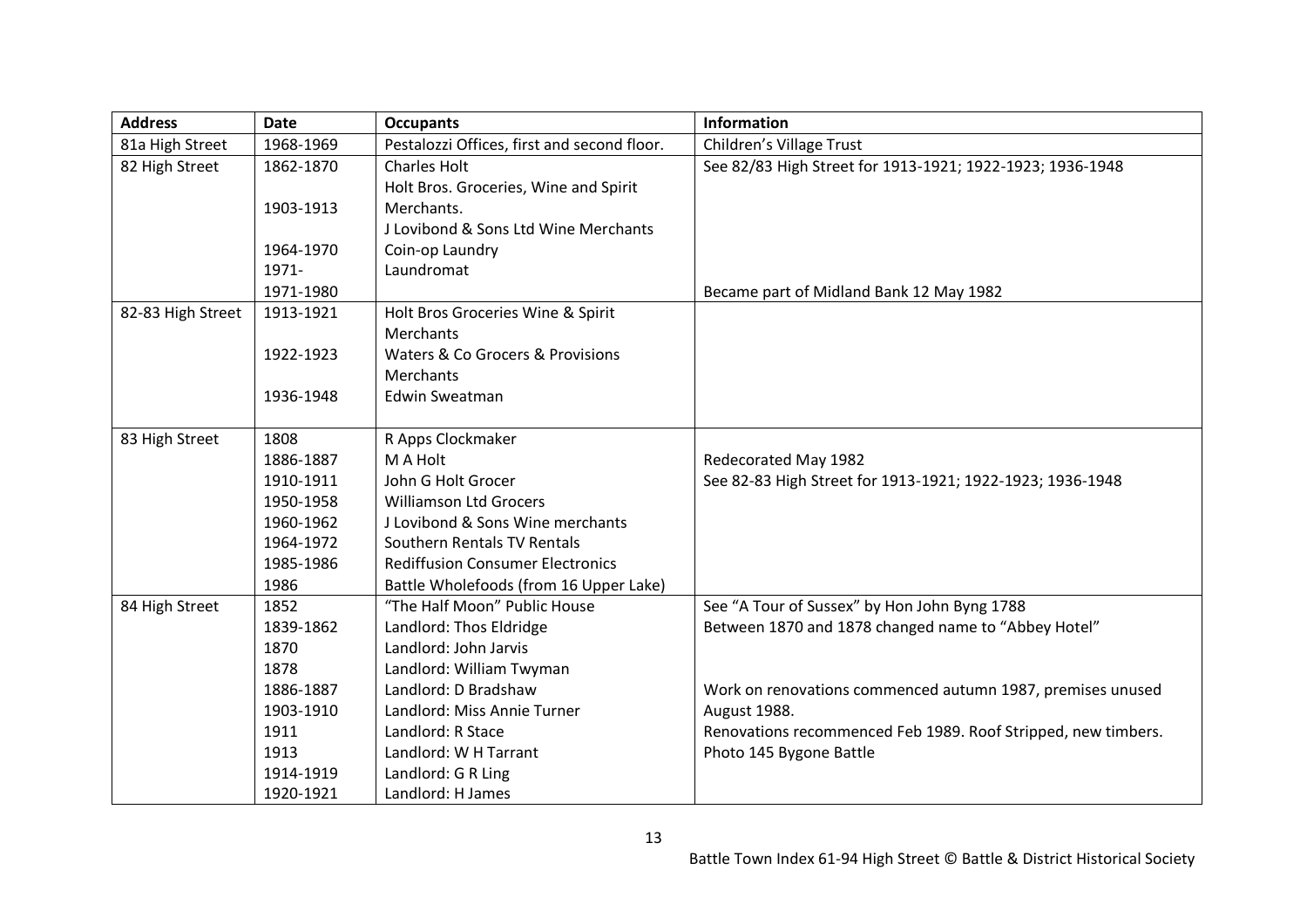| <b>Address</b> | <b>Date</b> | <b>Occupants</b>                         | <b>Information</b>                                                |
|----------------|-------------|------------------------------------------|-------------------------------------------------------------------|
|                | 1921        | (part) The Abbey Cinema - James Bissell  | Premises re-opened 1990                                           |
|                | 1922-1925   | (part) The Electric Cinema - C Alexander |                                                                   |
|                | 1922-1924   | Landlord: C Francis                      |                                                                   |
|                | 1925-1948   | Landlord: W S G Tout                     |                                                                   |
| 85 High Street | 17C-18C     | <b>Gilmore Clockmakers</b>               | ? Also premises at rear of No. 64                                 |
|                |             | John Gilmore I b1660-d1717               |                                                                   |
|                |             | John Gilmore II b1677-d1726              |                                                                   |
|                |             | John Gilmore III b1701-d1759             |                                                                   |
|                | 1862-1870   | Thomas Stephens Boot & Shoemaker         |                                                                   |
|                | 1886-1887   | J Bones Greengrocer                      |                                                                   |
|                | 1903        | Mrs Charlotte Bones Greengrocer          |                                                                   |
|                | 1910-1911   | Miss L Woolgar Tea Rooms                 |                                                                   |
|                | 1914-1915   | Abbey Tea Rooms Harvey Westcott          |                                                                   |
|                | 1916-1918   | Abbey Tea Rooms M H Hoad                 |                                                                   |
|                | 1919-1923   | M Northwood Confectioner                 |                                                                   |
|                | 1924        | J G Holt Wines etc.                      |                                                                   |
|                | 1925-1931   | J Schnorr Wines etc.                     |                                                                   |
|                | 1932        | Rains & Partridge Wines etc              |                                                                   |
|                | 1933-1940   | <b>Battle Wine Stores J H Yeo</b>        |                                                                   |
|                | 1948        | <b>Battle Wine Stores</b>                | Galleon Wine Stores expanding into no 86 Sept 1984, then re-named |
|                | 1950-1984   | Battle Wine Stores H T White & Co Ltd    | <b>Battle Wine Stores.</b>                                        |
| 86 High Street | 1862-1870   | Henry Longley Gunmaker & Parish Clerk    |                                                                   |
|                | 1886-1887   | Thomas Jeffrey                           |                                                                   |
|                | 1903        | Ernest Bannister Printer & Stationer     |                                                                   |
|                |             | (moved to 77 High Street)                |                                                                   |
|                | 1910-1916   | Thomas James Nash Stationer & Registrar  |                                                                   |
|                |             | of Marriages for Battle District         |                                                                   |
|                | 1917-1937   | <b>Miss Drane Stationer</b>              |                                                                   |
|                | 1938-1972   | <b>Eldridge Newsagents</b>               |                                                                   |
|                | 1973-1983   | <b>Drury Newsagents</b>                  |                                                                   |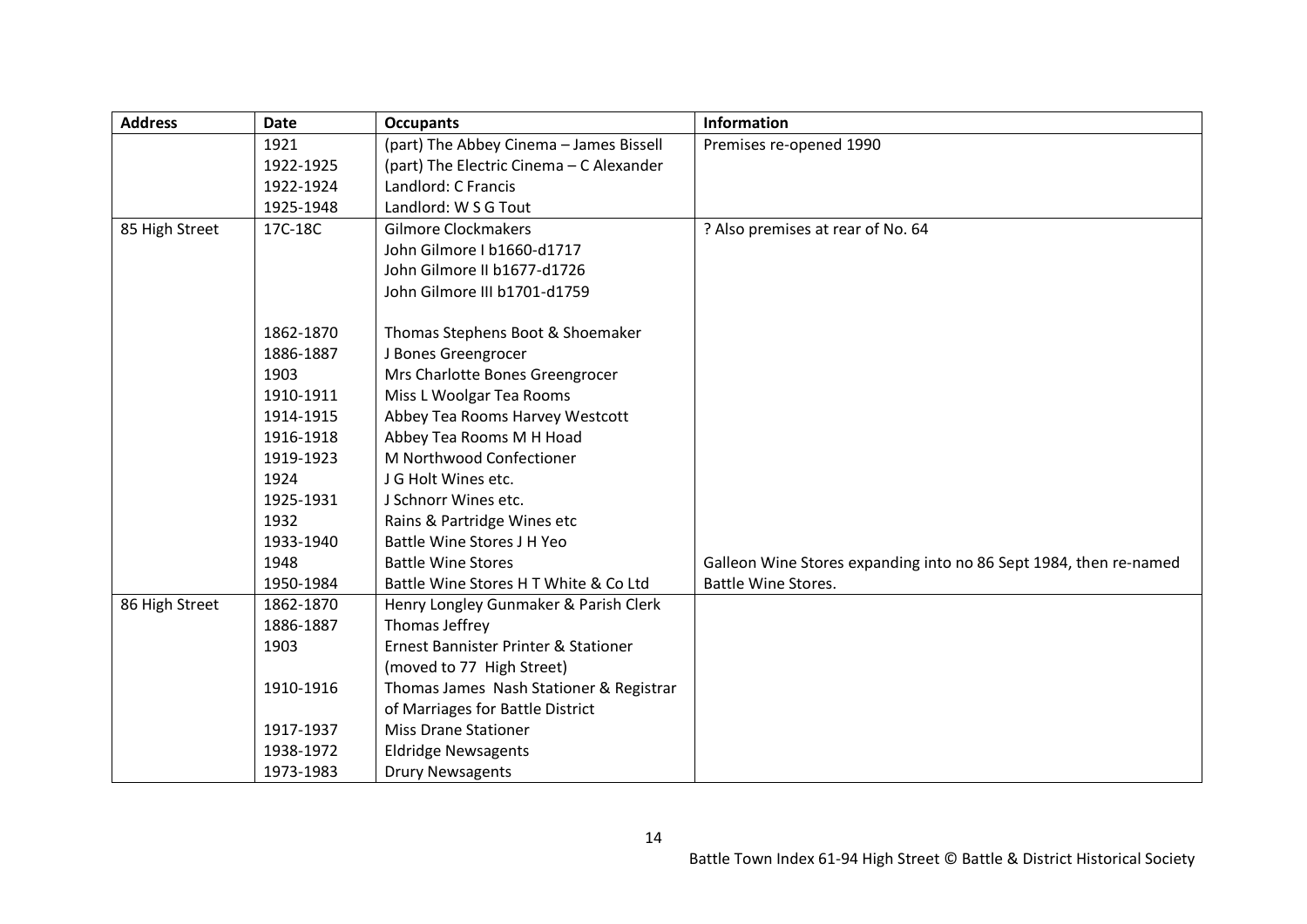| <b>Address</b>    | <b>Date</b> | <b>Occupants</b>                                    | <b>Information</b>                                                        |
|-------------------|-------------|-----------------------------------------------------|---------------------------------------------------------------------------|
| 87-88 High Street |             |                                                     | These two form a low building of two stories with a 40ft frontage to      |
|                   |             |                                                     | the street and a back wing built askew providing a passage between it     |
|                   |             |                                                     | and the next house, which is older. Probably built around 1600. Front     |
|                   |             |                                                     | block is 17C addition parallel with original main block. The whole has    |
|                   |             |                                                     | been much renovated. Front lower storey of late 17C red and black         |
|                   |             |                                                     | bricks and a tile hung upper storey. Back wall partly of stone, has open  |
|                   |             |                                                     | timbered ceiling and a wide fireplace and a chamfered curved oak          |
|                   |             |                                                     | lintel. Above it is a fine square chimney stack of thin bricks. Vict Hist |
|                   |             |                                                     | p99 1937 ed.                                                              |
| 87 High Street    | 1862        | George Crowhurst Gamekeeper to Lord<br>Vane II      |                                                                           |
|                   | 1870, 1886- | George Crowhurst Gamekeeper to the                  |                                                                           |
|                   | 1887        | Duke of Cleveland                                   |                                                                           |
|                   | 1910-1917   | <b>Albert Rideout</b>                               |                                                                           |
|                   | 1919        | H J Parsons                                         |                                                                           |
|                   | 1920-1923   | <b>Edmund Moore</b>                                 |                                                                           |
|                   | 1924-1929   | Mrs Eldridge (1938-1968 see 85)                     |                                                                           |
|                   | 1930-1953   | John Eldridge                                       |                                                                           |
|                   | 1970-1974   | Benson Drake & Co Solicitors                        |                                                                           |
|                   | 1980-1990   | <b>Eastbourne Mutual Building Society</b>           |                                                                           |
|                   | 1991        | <b>Batcheller &amp; Thacker Specialises Country</b> |                                                                           |
|                   |             | <b>Houses and Cottages</b>                          |                                                                           |
| 87a High Street   |             |                                                     |                                                                           |
| 88 High Street    | 1862        | Samuel Martin Carpenter                             |                                                                           |
|                   | 1910-1934   | <b>Thomas Sinden</b>                                |                                                                           |
|                   | 1935        | A Page Tea Rooms                                    |                                                                           |
|                   | 1936        | Mrs D Cripps Tea Rooms                              |                                                                           |
|                   | 1940-       | Charles Albert Wilson Dental Surgeon                |                                                                           |
|                   | 1948-       | <b>Brown Dental Surgeon</b>                         |                                                                           |
|                   | 1964-1969   | "Abbey Green Corner"                                |                                                                           |
|                   | 1970-1974   | "Abbey Green Corner"                                | Tourist Information moved from Langton Hall to 88 High Street in          |
|                   | 1979        | <b>Tourist Information Bureau</b>                   | 1979                                                                      |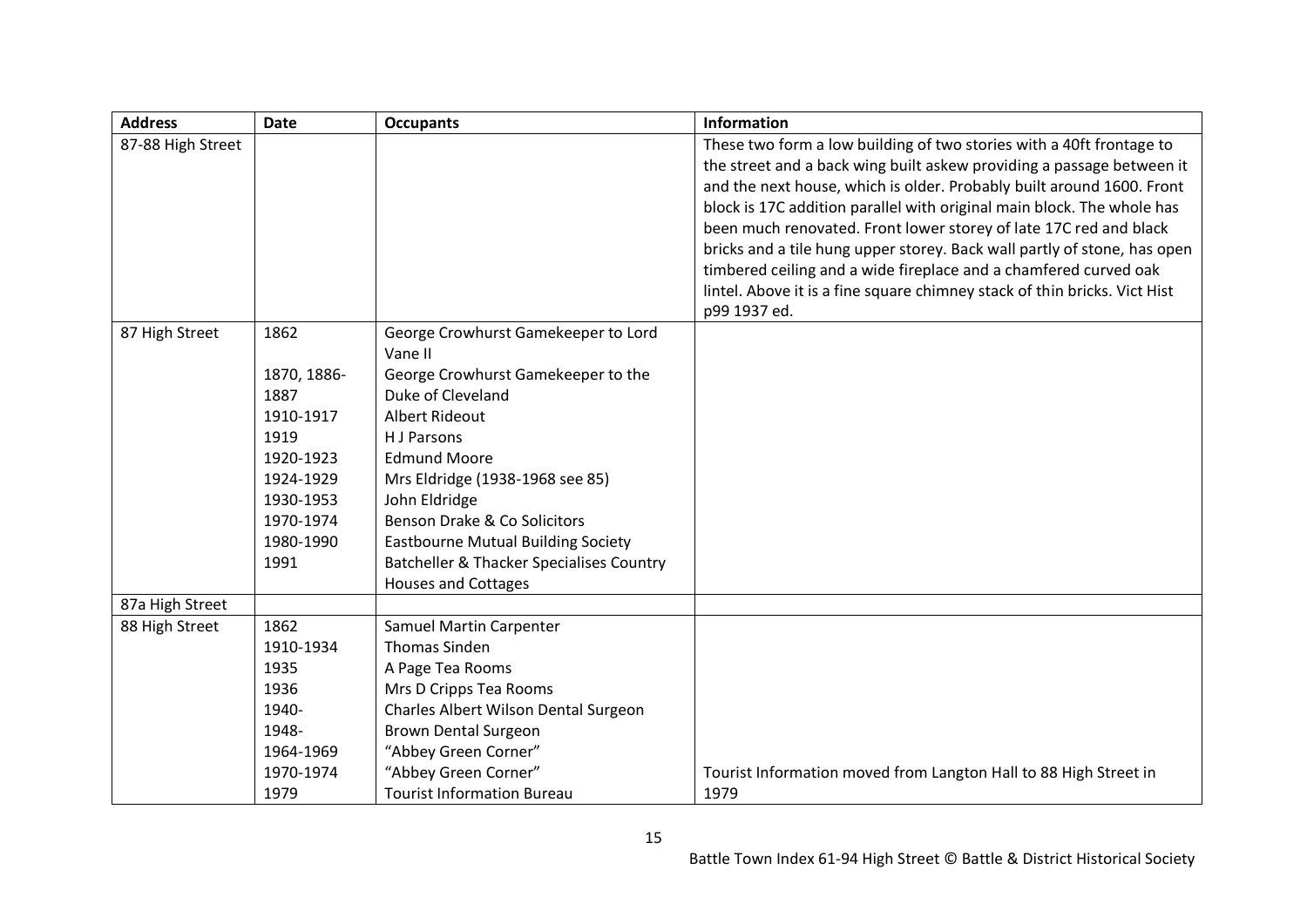| <b>Address</b>    | <b>Date</b> | <b>Occupants</b>                           | <b>Information</b>                                                        |
|-------------------|-------------|--------------------------------------------|---------------------------------------------------------------------------|
| 89-90 High Street |             |                                            | Now two shops, built 15C almost modern appearance externally.             |
|                   |             |                                            | Eastern shop 15C moulded cross beam and other chamfered ceiling           |
|                   |             |                                            | beams, one running diagonally to the southern corner to support a         |
|                   |             |                                            | former overhang on the front. Back of shop is a staircase with several    |
|                   |             |                                            | flat silhouette balusters of the 16C. In the western house is a large     |
|                   |             |                                            | fire-place. Roof space of main block originally divided into four bays of |
|                   |             |                                            | fifteen foot by trusses with moulded tie-beams, king posts with four      |
|                   |             |                                            | way struts under a central pevelin and collar beams. Common rafters       |
|                   |             |                                            | have scissor braces. Trusses are in their original positions, but are all |
|                   |             |                                            | imperfect or obscured by later construction. Vict Hist p99 1937 ed.       |
| 89 High Street    | 1886-1887   | Mrs Eldridge                               |                                                                           |
|                   | 1886-1887   | Rev E F B Monck                            |                                                                           |
|                   | $-1910$     | <b>William Phillips</b>                    |                                                                           |
|                   | 1911-1912   | <b>Herbert Newbery</b>                     |                                                                           |
|                   | 1913-1915   | <b>Frank Percival Chinery</b>              |                                                                           |
|                   | 1919-1920   | E J B Higerty                              |                                                                           |
|                   | 1922-1926   | <b>Mrs Higerty</b>                         |                                                                           |
|                   | 1927-1934   | Miss F R Slater                            |                                                                           |
|                   | 1931        | R H C Baker Dentist                        |                                                                           |
|                   | 1932-1933   | Dr L Shillito Surgery                      |                                                                           |
|                   | 1932        | W H Horne MRCVS Vet Surgery                | Incorporated into Buckleys c1994                                          |
|                   | 1933        | <b>Fred Leslie Munslow MRCVS</b>           |                                                                           |
|                   | 1933-1935   | Simon P Hendry MRCVS (moved to 93 High     |                                                                           |
|                   |             | Street)                                    |                                                                           |
| 89 & 91 High      | 1862-1870   | William Lamborn Grammar and                |                                                                           |
| Street            |             | <b>Commercial Academy</b>                  |                                                                           |
| 90 High Street    | 1926-1968   | H Judd Furniture                           | Moved from 5 Upper Lake                                                   |
|                   | 1934?       | <b>Grays Furniture Showrooms</b>           |                                                                           |
|                   | 1935        | E G Page Radio Dealer                      | Judds of Battle Ltd seem to have Elijah Gray & Sons (1950) Ltd House      |
|                   | 1934-1939   | Miss Porter Café                           | furnishers with them at this address 1958-1974. Grays ceased trading      |
|                   | 1940        | British Legion HQ A G Clarke Sec; A Watson | March 1986.                                                               |
|                   |             | Hon Sec                                    |                                                                           |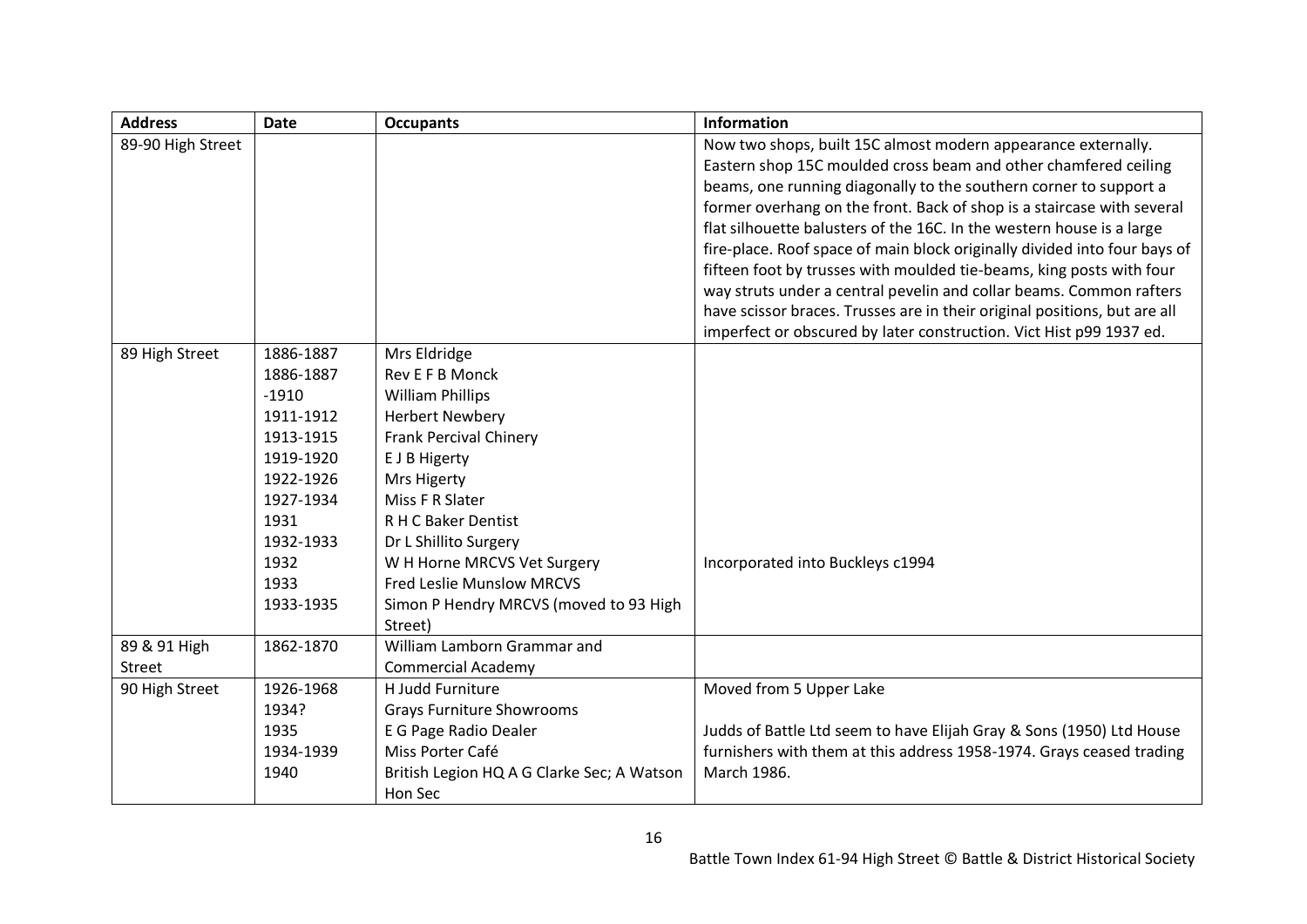| <b>Address</b>     | <b>Date</b> | <b>Occupants</b>                       | <b>Information</b>                                                       |
|--------------------|-------------|----------------------------------------|--------------------------------------------------------------------------|
|                    | 1948        | British Legion HQ A C Legge Sec        |                                                                          |
|                    | 1850-1953   | Judds of Battle Ltd                    |                                                                          |
|                    | 1956-1974   | Judds of Battle Ltd                    |                                                                          |
|                    | 1958-1962   | Gray & Sons Ltd Furniture Showrooms    |                                                                          |
|                    | 1986-       | Joined Buckleys Museum of Shops        |                                                                          |
| Between 90 & 91    | 1948-1950   | "Battle Club"                          |                                                                          |
| <b>High Street</b> | 1953-1990   | "Battle Club"                          |                                                                          |
| 91 High Street     | 1913-1928   | Abbey Private Laundry                  | 91 High Street is a much altered house with plastered walls and shop     |
|                    | 1911-1915   | <b>Robert Makins Chauffeur</b>         | fronts but at its east end it retains a 16C projecting chimney stack of  |
|                    | 1940        | Arthur Keates Porter Café (see 90 High | stone with gathered in sides and a brick shaft. Inside a stone fireplace |
|                    |             | Street)                                | with moulded jambs having base stops and a Rudor arch with foiled        |
|                    | 1936-1940   | <b>EK Elliott Handicrafts</b>          | spandrels. Vict Hist p 99 1937 ed.                                       |
|                    | 1940-1950   | "Battleaxe Handicrafts"                |                                                                          |
|                    | 1948-1966   | King Henry & Feist Ltd Bakers          |                                                                          |
|                    | 1953        | "Battleaxe Handicrafts"                |                                                                          |
|                    | 1958-1973   | N Hadfield Newton Dry Cleaner          |                                                                          |
|                    | 1970        | David Sutcliffe Furn. Fabrics          |                                                                          |
|                    | 1973-1974   | "The World of Pine"                    |                                                                          |
|                    | 1968-1974   | <b>British Legion Battle Branch</b>    |                                                                          |
|                    | 1985-1986   | <b>G J Floors Carpet Shop</b>          |                                                                          |
|                    | 1986-1987   | Popular originals - Art Shop           |                                                                          |
|                    | 1988=1989   | <b>Bizarre Accessories</b>             |                                                                          |
|                    | 1989-1991   | "PAR" Boutique                         |                                                                          |
|                    | 1991        | "Cottage Antiques"                     |                                                                          |
|                    | 1992        | Senlac House Fine Arts                 |                                                                          |
|                    | 1995        | Lingerie of Battle                     |                                                                          |
| Between 91 &       | 1921-1931   | <b>Brown &amp; Baker Carriers</b>      | Portico with "Senlac House" over                                         |
| 91a                |             |                                        |                                                                          |
| 91a High Street    | 1953-1974   | Battle Antiques Marker Robert Turner   |                                                                          |
|                    |             | "Battle Antiques"                      |                                                                          |
| 91b High Street    |             |                                        |                                                                          |
| 92 High Street     | 1886-1887   | R E Wilson                             |                                                                          |